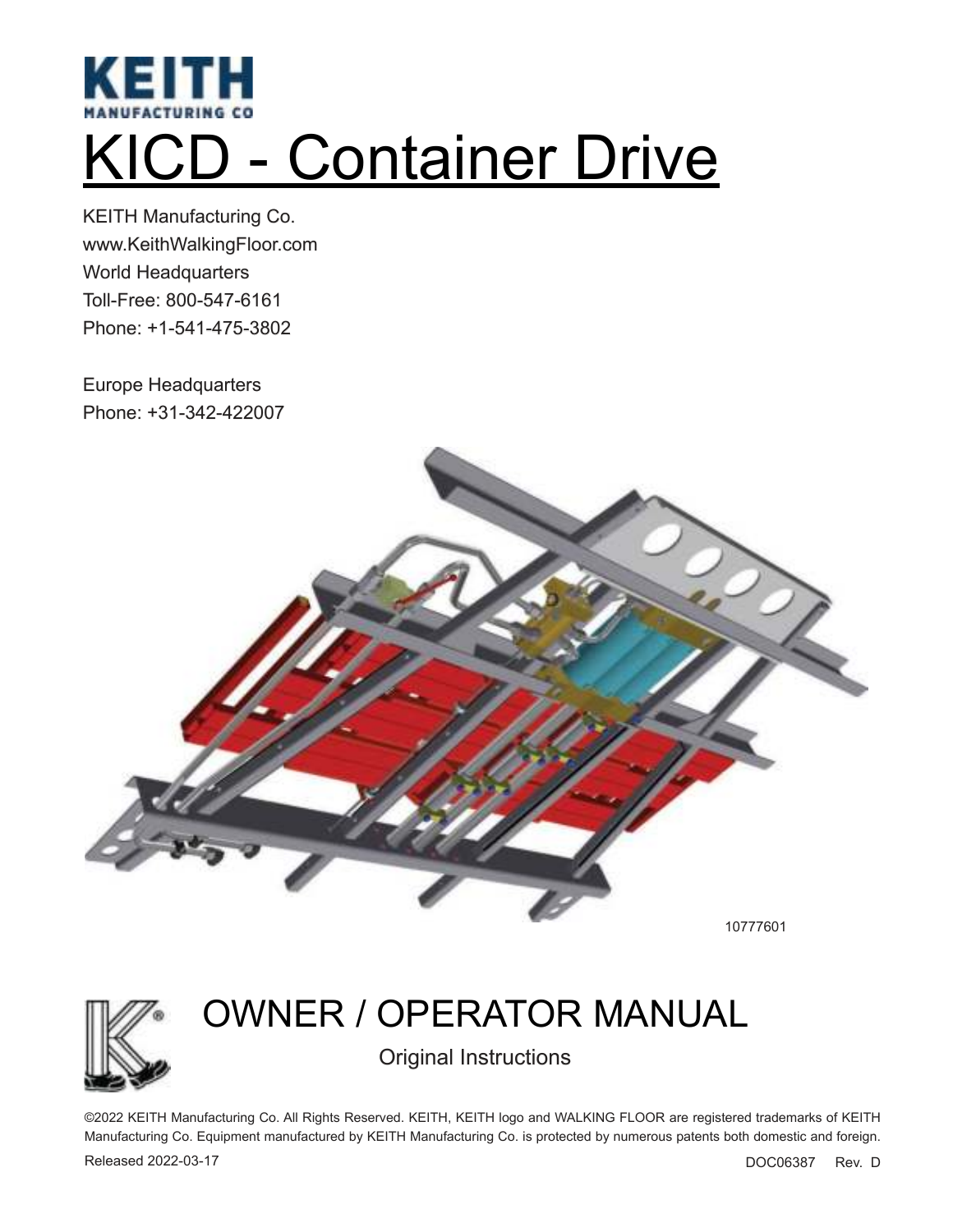# **Table of Contents**

| Introduction                                                                                                                                                                                                                       |     |
|------------------------------------------------------------------------------------------------------------------------------------------------------------------------------------------------------------------------------------|-----|
| Declaration of Incorporation in the contract of the contract of the contract of the contract of the contract of the contract of the contract of the contract of the contract of the contract of the contract of the contract o     |     |
| KEITH <sup>®</sup> WALKING FLOOR <sup>®</sup> Unloading System Limited Warranty <b>Construct Construct Construct Construct</b> V                                                                                                   |     |
| Warranty Registration Card Viii                                                                                                                                                                                                    |     |
| <u>1.0 Safety 1.0 Safety</u> 1.0 Safety 1.0 Safety 1.0 Safety 1.0 Safety 1.0 Safety 1.0 Safety 1.1 Samuel 1.0 Safety 1.1 Samuel 1.1 Samuel 1.1 Safety 1.1 Safety 1.1 Safety 1.1 Safety 1.1 Safety 1.1 Safety 1.1 Safety 1.1 Safety |     |
| 1.1 General Safety 1.1 Ceneral Safety 1.1 Ceneral Safety 1.1 Ceneral Safety 1.1 Ceneral Safety 1.1 Ceneral Safety 1.1 Ceneral Safety 1.1 Ceneral Safety 1.1 Ceneral Safety 1.1 Ceneral Safety 1.1 Ceneral Safety 1.1 Ceneral S     |     |
| 1.1.1 Intended Function and Expected Use: [11] The Manuscript of the Manuscript of the Manuscript of the Manuscript of the Manuscript of the Manuscript of the Manuscript of the Manuscript of the Manuscript of the Manuscrip     |     |
| 1.1.2 Improper Use 1.1.2 Amproper Use 1.1.1.2 Amproper Use 1.1.1.2 Amproper Use 1.1.1.2 Amproper Use 1.1.1.1.1                                                                                                                     |     |
| 1.1.3 Training 1.1.1.3 Training 1.1.1.3 Training 1.1.1.3 Training 1.1.1.3 Training 1.1.1.3 Training 1.1.1.1 Training 1.1.1.1 Training 1.1.1.1 Training 1.1.1 Training 1.1 Training 1.1 Training 1.1 Training 1.1 Training 1.1      |     |
| 1.1.4 Personal Protective Equipment 2014 1.1.4 Personal Protective Equipment                                                                                                                                                       |     |
| 1.1.5 Airborne Noise Emission 2014 1.1.1.5 Airborne Noise 2.2.1.1.5 Airborne Noise 2.2.1.1.5 Airborne Noise Emission                                                                                                               |     |
| 1.1.6 Temperature 2                                                                                                                                                                                                                |     |
| 1.1.7 Lighting 2                                                                                                                                                                                                                   |     |
| 1.1.8 Movement Around the System [11] 1.1.8 Movement 2                                                                                                                                                                             |     |
| 1.1.9 Hydraulic Oil Safety 2                                                                                                                                                                                                       |     |
| 1.2 Design / Installation Safety 3.2 Design / Installation Safety                                                                                                                                                                  |     |
| 1.2.1 Kit Components 3                                                                                                                                                                                                             |     |
| 1.2.2 Installation                                                                                                                                                                                                                 |     |
| 1.2.3 Danger Zones 3                                                                                                                                                                                                               |     |
| 1.2.4 Electric Components and Installation [10] [12.4 Electric Components and Installation [10] [12.4 Electric Components and Installation                                                                                         |     |
| 1.2.5 Hydraulics 3                                                                                                                                                                                                                 |     |
| 1.2.6 Controls 4                                                                                                                                                                                                                   |     |
| 1.3 Marking of Machinery 1.1 States and Taracenter and Taracenter and Taracenter and Taracenter and Taracenter and Taracenter and Taracenter and Taracenter and Taracenter and Taracenter and Taracenter and Taracenter and Ta     |     |
| 1.3.1 Safety Decal Placement Guides [10] [10] Safety Decal Placement Guides [10] Safety Decal Placement Guides                                                                                                                     |     |
| 1.3.2 Serial Plate 7                                                                                                                                                                                                               |     |
| 2.0 Specifications                                                                                                                                                                                                                 |     |
| 2.1 Hydraulic Drive Unit                                                                                                                                                                                                           | 8   |
| 2.2 General Wet Kit Specifications 9                                                                                                                                                                                               |     |
| 2.3 Floor to Wet Kit Diagram 10                                                                                                                                                                                                    |     |
| 3.0 Operation                                                                                                                                                                                                                      |     |
| 3.1 How it Works                                                                                                                                                                                                                   |     |
| 3.2 Oil Flow Diagram 12                                                                                                                                                                                                            |     |
|                                                                                                                                                                                                                                    |     |
| 3.4 Component Descriptions 15                                                                                                                                                                                                      |     |
| 3.5 Component Identification                                                                                                                                                                                                       | .16 |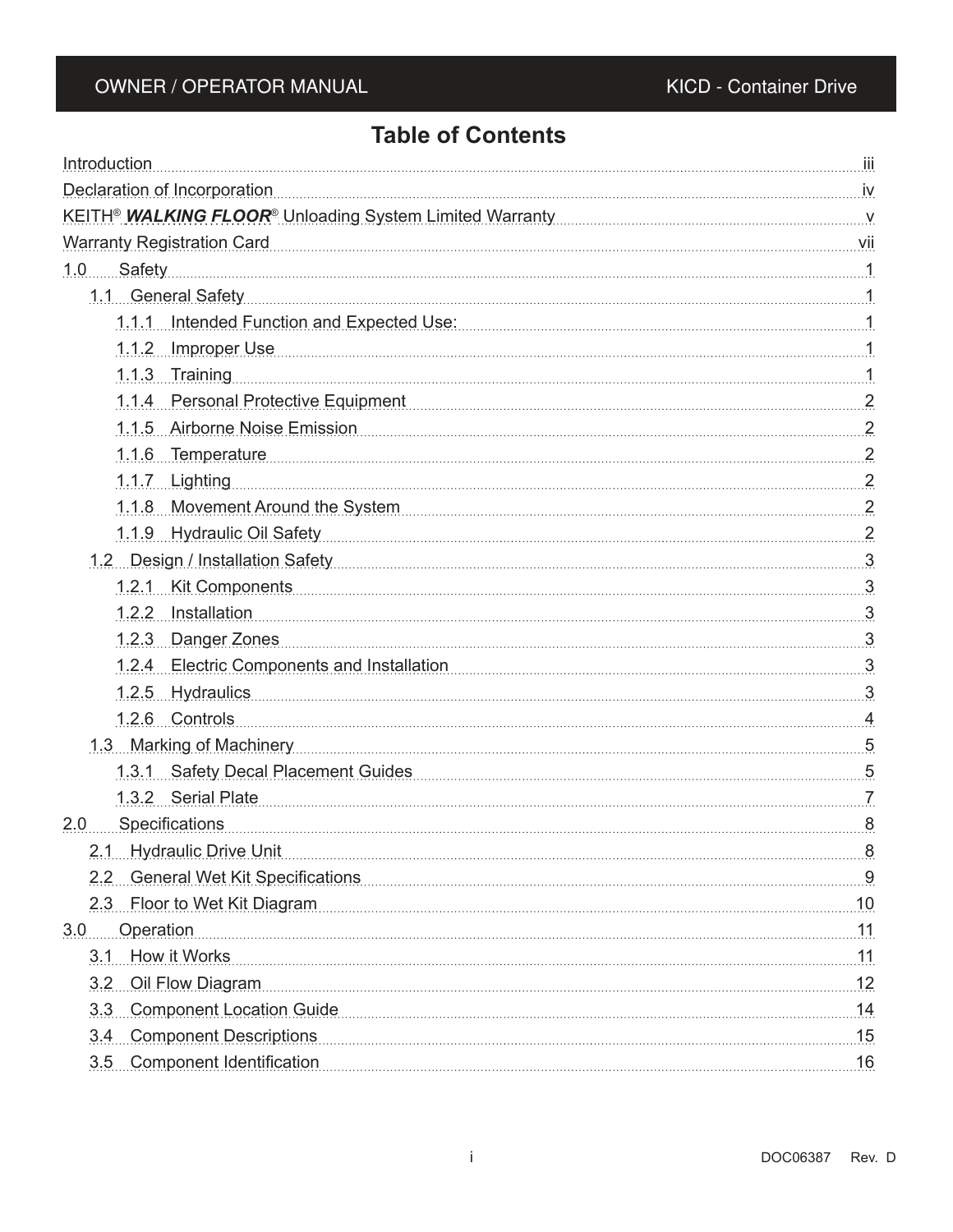| 3.6 Start-Up                                                                                        | 17  |
|-----------------------------------------------------------------------------------------------------|-----|
| 3.6.1 Before Initial Start-Up                                                                       | 17. |
| <b>Operating</b><br>3.6.2 After initial 6 working hours (first week of operation)                   | 17  |
| <i><b>Instructions</b></i><br>3.7 Pre-Trip Checklist                                                | 17  |
| 3.8 Standard Operating Procedures <b>Manual Accord Procedures</b> 3.8 Standard Operating Procedures | .18 |
| 3.8.1 Manual Controls                                                                               | 18  |
| Maintenance<br>4.0                                                                                  | 19  |
| 4.1 Life Extending Practices                                                                        | 19  |
| 4.2 Preventative Maintenance                                                                        | .19 |
| 4.2.1 Monthly Service (25 operating hours) Manuscription Manuscritt Monthly Service                 | 19  |
|                                                                                                     | .19 |
| 4.3 Bolt Torque Requirements                                                                        | 20  |
| 4.4 Cross-Drive Wear Component Diagram                                                              | .21 |
| 4.5 Flooring Wear Component Diagrams                                                                | .22 |
| Troubleshooting<br>5.0                                                                              | .23 |
| 5.1 Check List                                                                                      | .23 |
| 5.2 Problem / Solution - Troubleshooting [11] [12] Problem / Solution - Troubleshooting             | .24 |
| 5.3 Adjustments & Replacements                                                                      | .26 |
| 5.3.1 Switching Valve Adjustment                                                                    | .26 |
| 5.3.2 Check Valve Replacement                                                                       | 28  |
| 5.3.3 Control Valve & Restrictor Valve Replacement                                                  | 29  |
| 5.4 Technical Support                                                                               | .33 |
| Contact Information - KEITH Manufacturing Co.<br>6.0                                                | 33  |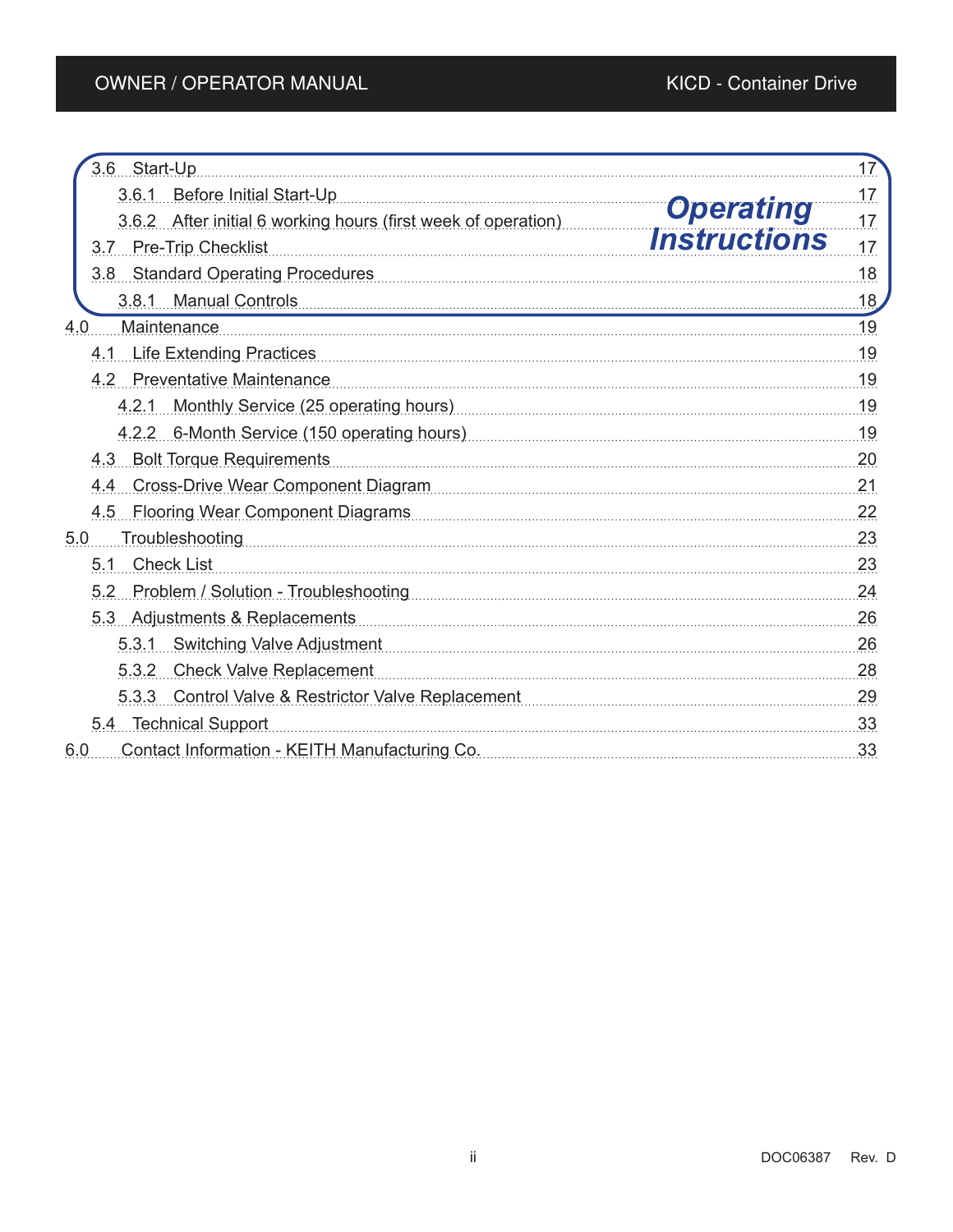# **Introduction**

We at KEITH Manufacturing Co. are very happy you have decided to equip your trailer with the KEITH® WALKING FLOOR<sup>®</sup> system. We take great pride in manufacturing the simplest, lowest maintenance selfunloading system available. Installing the KEITH® *WALKING FLOOR*® system in your trailer provides you with the versatility to load or unload virtually any type of material.

The following pages contain information on the operation of your KEITH<sup>®</sup> WALKING FLOOR<sup>®</sup> system. Further support and safety documents (manuals, brochures, and product specs) can be viewed or downloaded from our website at www.KeithWalkingFloor.com.

In addition, we have provided general information on the type of hydraulic wet kit that will be needed to operate your system. Please contact a KEITH sales representative or visit our website for more specific recommendations regarding pumps, filters, pressure relief valves and approved equivalent equipment. It is critical to adhere to the outlined hydraulic wet kit specifications. Failure to follow the guidelines concerning required operation pressures can lead to system failure due to excessive heat buildup.

Please review the entire manual before operating the KEITH® *WALKING FLOOR*® system. If you have any questions, please call 541-475-3802 or email Sales@KeithWalkingFloor.com where our support team will happily assist you.

Thank you again for putting your trust in our company!

Sincerely,

Marktoter

R. Mark Foster President

DOC06344 Rev A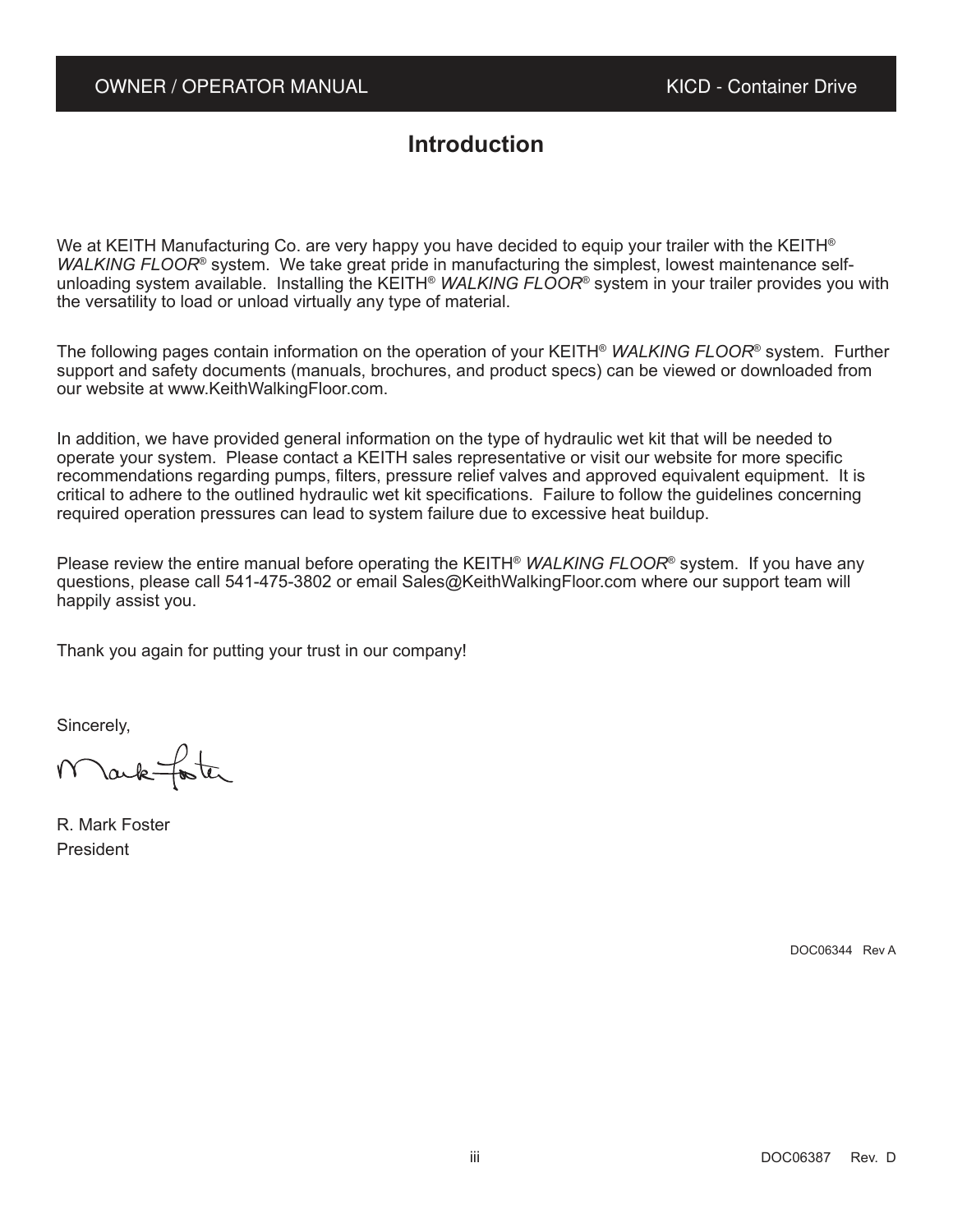# **Declaration of Incorporation**

Manufacturer:

KEITH Manufacturing Co. 401 NW Adler Street Madras, OR 97741 USA

Hereby declares that the following partly complete machinery,

KICD Container Drive system mobile kit, serial numbers from year 2016 onward

Complies with the following essential health and safety requirements of Directive 2006/42/EC: 1, 2, 3, 4, 1.1.1, 1.1.2, 1.1.3, 1.1.5, 1.1.6, 1.1.7, 1.3.1, 1.3.2, 1.3.4, 1.3.6, 1.3.9, 1.5.3, 1.5.4, 1.5.5, 1.5.6, 1.5.8, 1.5.9, 1.5.15, 1.6.1, 1.6.2, 1.6.4, 1.7.1, 1.7.1.1, 1.7.2, 1.7.3, 1.7.4

The relevant technical documentation is compiled in accordance with part B of annex VII.

In response to a reasoned request by national authorities, relevant information on the partly complete machinery will be transmitted as hard copies or digital files, unconstrained by intellectual property rights.

This partly completed machinery must not be put into service until the final machinery into which it is to be incorporated has been declared in conformity with the provisions of Directive 2006/42/EC.

The person authorized to compile the technical file is:

KEITH WALKING FLOOR Europe Harselaarsweg 113 3771 MA Barneveld The Netherlands

 $\frac{11}{20}$   $\frac{10}{20}$ 

R. Mark Foster President

Madras, Oregon, USA January 1, 2016

DOC06303 Rev A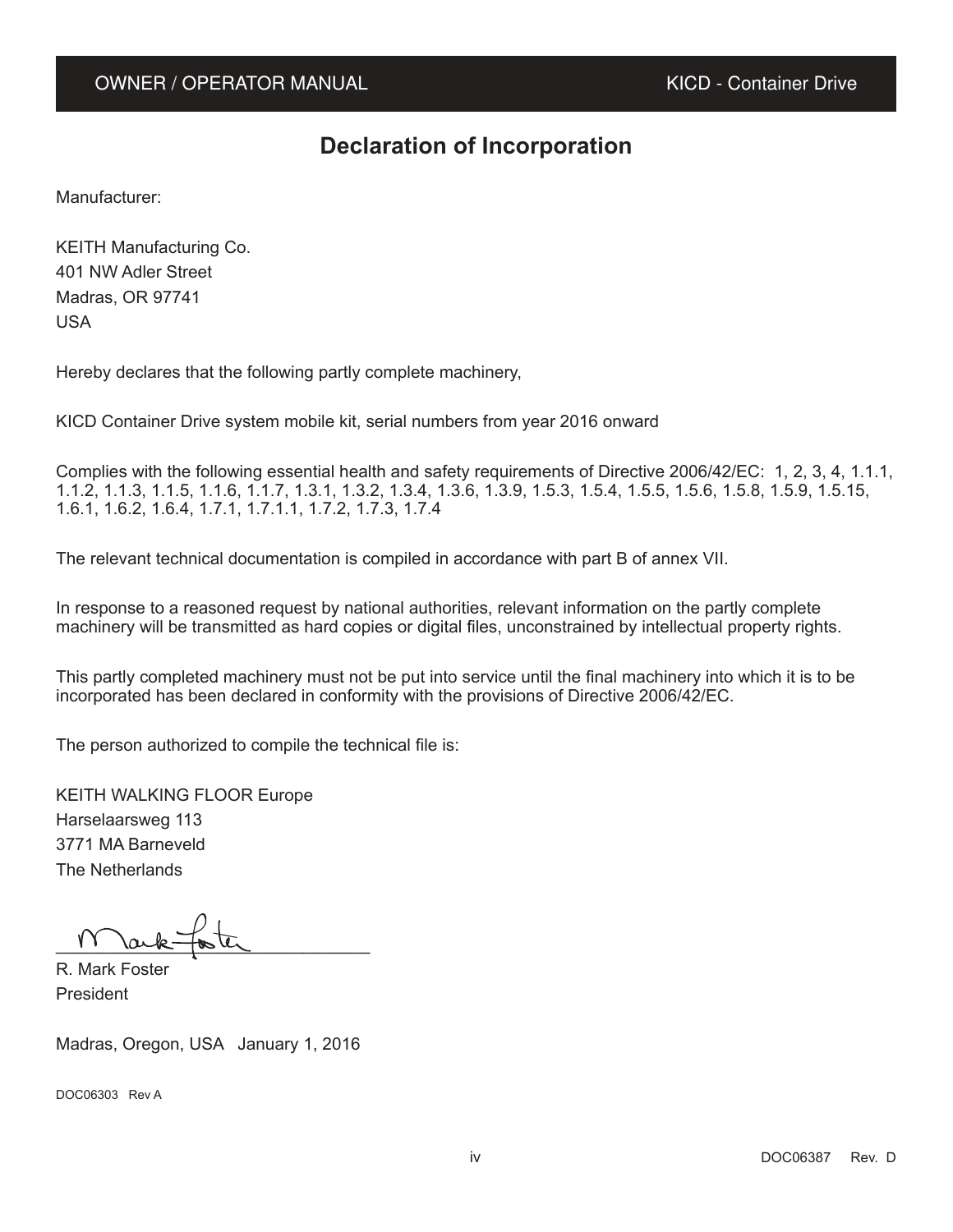# **KEITH®** *WALKING FLOOR***® Unloading System Limited Warranty**

# **1 Year Limited Warranty & 2 Year Limited Hydraulic Warranty**

**KEITH Manufacturing Co.** hereby warrants, to the first owner of a new **KEITH® Unloading System** from the factory or selling distributor, that the product shall be free from defects in material and workmanship for a period of **one year** after delivery or sale to the first registered owner. The **hydraulic drive system** has a **two year** limited warranty on all hydraulic parts and components. This warranty does not cover normal wear and tear and maintenance. A warranty card must be filled out and returned to KEITH Manufacturing Co. to activate this warranty.

**Unloading system must only be used as recommended by KEITH Manufacturing Co.** for normal use and service. This means the loading and/or unloading of uniformly distributed, non-corrosive material, properly restrained and secured, on properly maintained public roads, with gross vehicle weights not in excess of factory rated capacity. For stationary installations, normal use and service means the conveying of uniformly distributed, noncorrosive materials, with weights not in excess of factory rated capacity. The system must be installed according to **KEITH Manufacturing Co.** installation instructions. Preventative maintenance must be performed at regular intervals as specified in **KEITH Manufacturing Co.** manuals. *See below for circumstances that void the KEITH limited warranty.*

**Sole and Exclusive Remedy:** If the product covered hereby fails to conform to the above stated warranty, **KEITH Manufacturing Co.'s** sole liability under this warranty and the owner's sole and exclusive remedy is limited to repair or replacement of the defective part(s) at a facility authorized by **KEITH Manufacturing Co.**

**THE WARRANTY SET FORTH ABOVE IS EXPRESSLY MADE IN LIEU OF ANY OTHER WARRANTIES, EXPRESS, IMPLIED, OR STATUTORY. KEITH MANUFACTURING CO. MAKES NO WARRANTIES OF FITNESS FOR A PARTICULAR PURPOSE OR WARRANTIES OF MERCHANTABILITY. FURTHER, KEITH MANUFACTURING CO. WILL NOT BE LIABLE FOR INCIDENTAL OR CONSEQUENTIAL DAMAGES SUCH AS, BUT NOT LIMITED TO, THE LOSS OF USE OF THE PRODUCT, DAMAGE TO THE PRODUCT, ATTORNEY'S FEES AND THE LIABILITY IN RESPECT TO ANY OTHER REASON.**

**TORT DISCLAIMER: KEITH MANUFACTURING CO. EXCLUDES ANY LIABILITY IN TORT WITH RESPECT TO THEIR PRODUCTS, INCLUDING ANY LIABILITY BASED ON STRICT LIABILITY IN TORT AND NEGLIGENCE.**

**If This Warranty Violates Law:** To the extent any provision of this warranty, contravenes the law of any jurisdiction, that provision shall be inapplicable in such jurisdiction and the remainder of the warranty shall not be affected thereby.

#### **Warranty Return Policy**

Any defective part(s) must be shipped freight prepaid to the nearest **KEITH** facility. Please contact **KEITH** for additional information on proper locations. Before returning any item for repair or replacement, contact **KEITH Manufacturing Co.** at 1-800-547-6161 or TechDept@KeithWalkingFloor.com for a "Returned Goods Authorization" (RGA) number. Make sure the RGA number is on the outside of the shipping carton and all paperwork is included.

#### **The following information is needed:**

- a. Company name e. Part number
- b. Contact name f. Quantity
- 
- c. Address g. Reason for return
- d. Phone number h. Customer's account number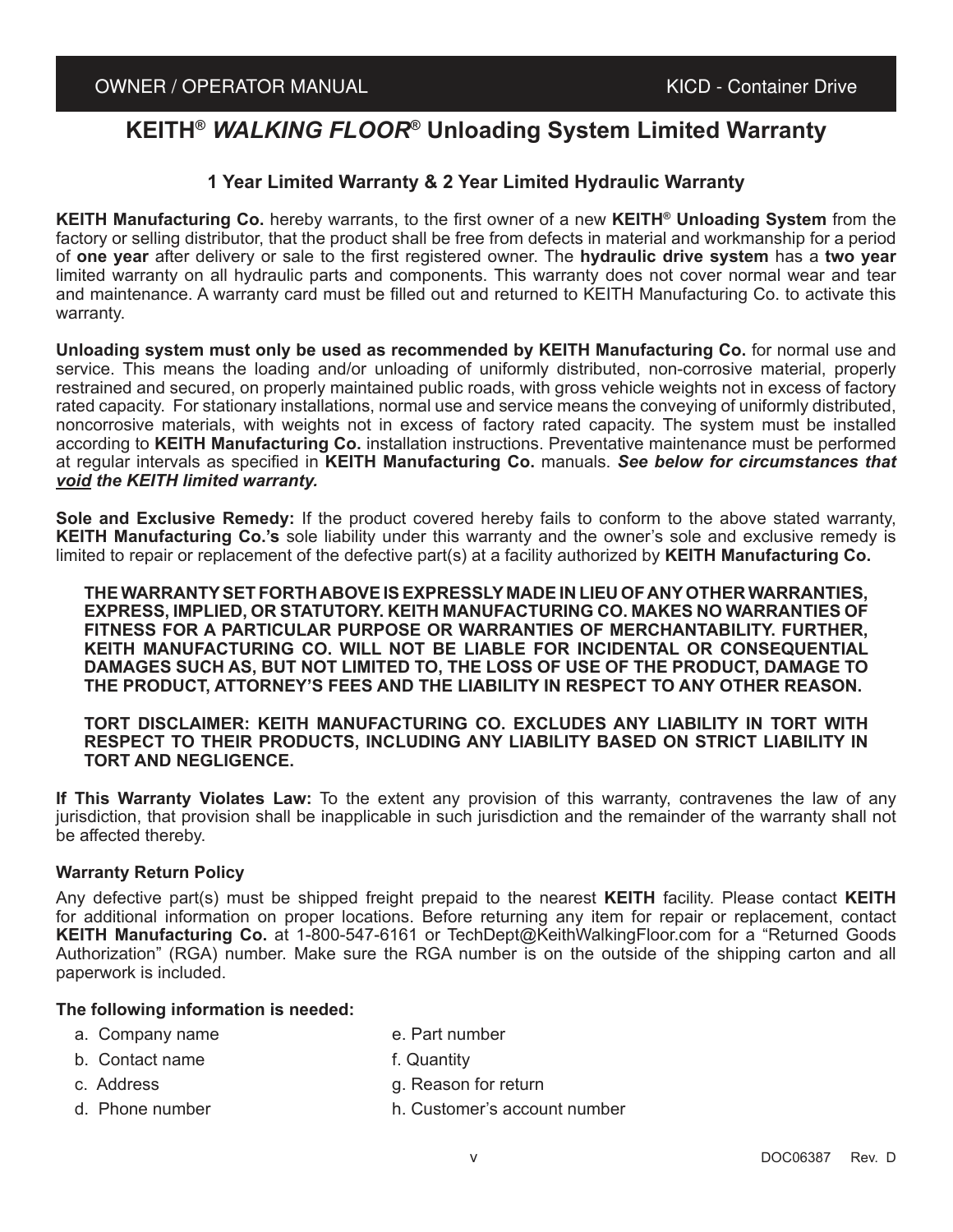# **The following circumstances void the KEITH Limited Warranty:**

- Unloading system is not installed properly.
- Wet kit is not as recommended by KEITH or using an end dump or dump truck wet kit.
- Malfunction or problems caused by equipment which was not supplied by KEITH.
- Malfunction caused by improper repair work or repair work which is carried out by third parties.
- Malfunction caused using contaminated oil or oil of the wrong type.
- Malfunction caused by excessive heat over 140 °F [60  $^{\circ}$ C] due to a bad hydraulic pump on the truck or hydraulic wet kit or improper operation of the unloading system, for example, not fully opening and closing the ball valve.
- Defects in electrical components caused by incorrect connection and/or incorrect voltage levels.
- Preventative maintenance is not performed at regular intervals as specified in KEITH manuals.
- Malfunction caused by corrosive materials.
- Malfunction caused by overloading or improper use as stated in KEITH manuals.

# **Examples of wear items which are not covered by KEITH Limited Warranty:**

- Floor seals
- Floor bearings
- Floor slats
- End plugs in slats
- Filter elements and components

Revised March 2022 DOC06222 Rev. D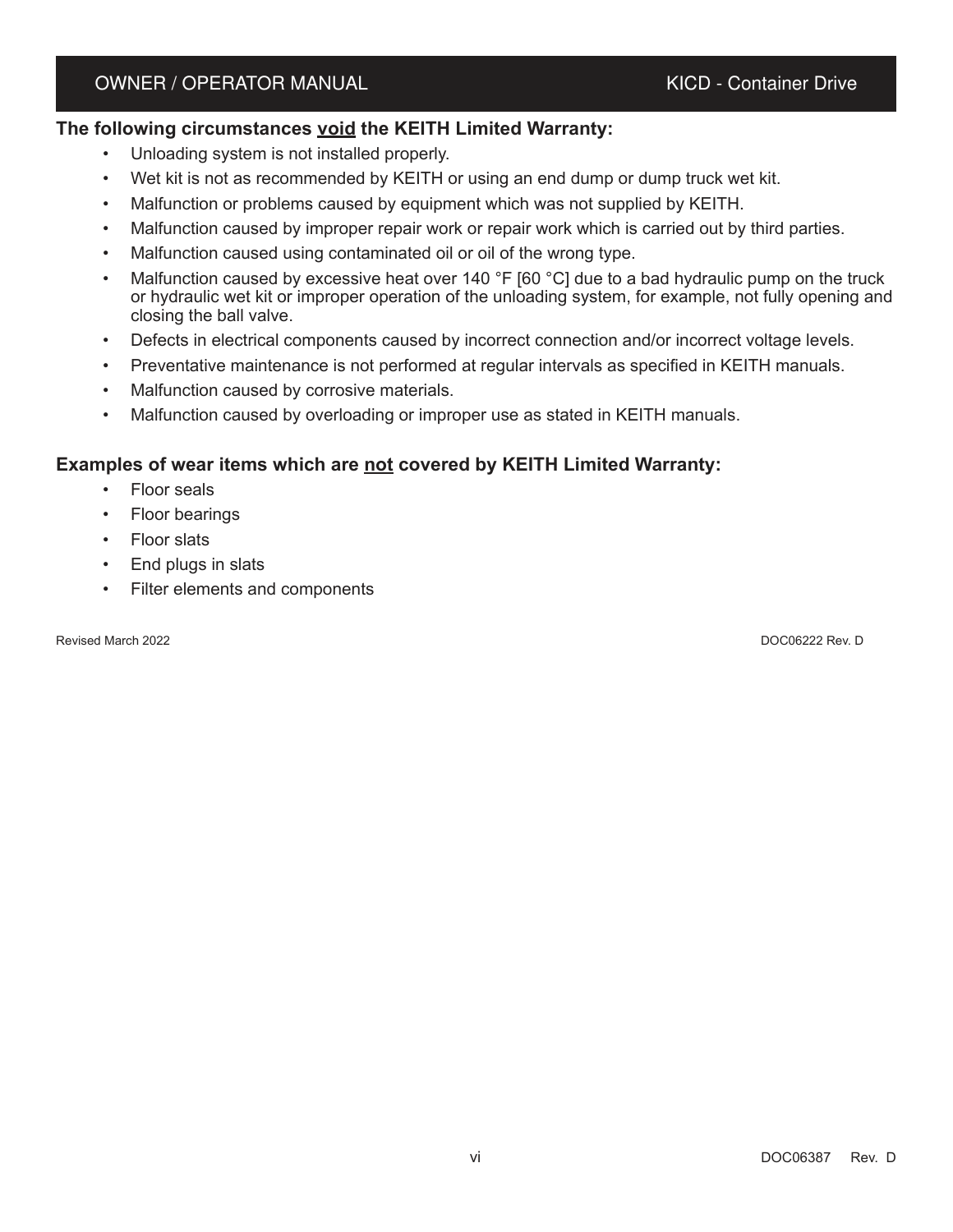# **Warranty Registration Card**

Note: To validate the warranty, the registration information must be filled out completely and returned to KEITH within ten (10) days of purchase and/or installation.

Please fill out the Warranty Registration form on our website at www.KeithWalkingFloor.com or fill out the Warranty Registration Card below and mail or email it to:

KEITH Manufacturing Co. P.O. Box 1 Madras, OR 97741-0001

TechDept@KeithWalkingFloor.com

\_ \_ \_ \_ \_ \_ \_ \_ \_ \_ \_ \_ \_ \_ \_ \_ \_ \_ \_ \_ \_ \_ \_ \_ \_ \_ \_ \_ \_ \_ \_ \_ \_ \_ \_ \_ \_ \_ \_ \_ \_ \_ \_ \_ \_ \_ \_ \_ \_ \_ \_ \_ \_ \_ \_ \_

This warranty registration card must be completed and on file at KEITH in order for the warranty period to begin on the purchase date. If no purchase date is registered, the beginning of the warranty will automatically revert to the manufacture date.

| Postal Code: _______________ |
|------------------------------|
|                              |
|                              |
|                              |

#### **SYSTEM DATA:**

| Date of Purchase:                 |
|-----------------------------------|
| Model / Serial Number:            |
| <b>Purchased From:</b>            |
| Type of Material Loaded/Unloaded: |

I have fully read the KEITH Manufacturing Co. warranty information and fully understand and agree to the terms of the warranty.

| Name: |  | ate |  | i<br><b>olulidiule.</b> |  |
|-------|--|-----|--|-------------------------|--|
|-------|--|-----|--|-------------------------|--|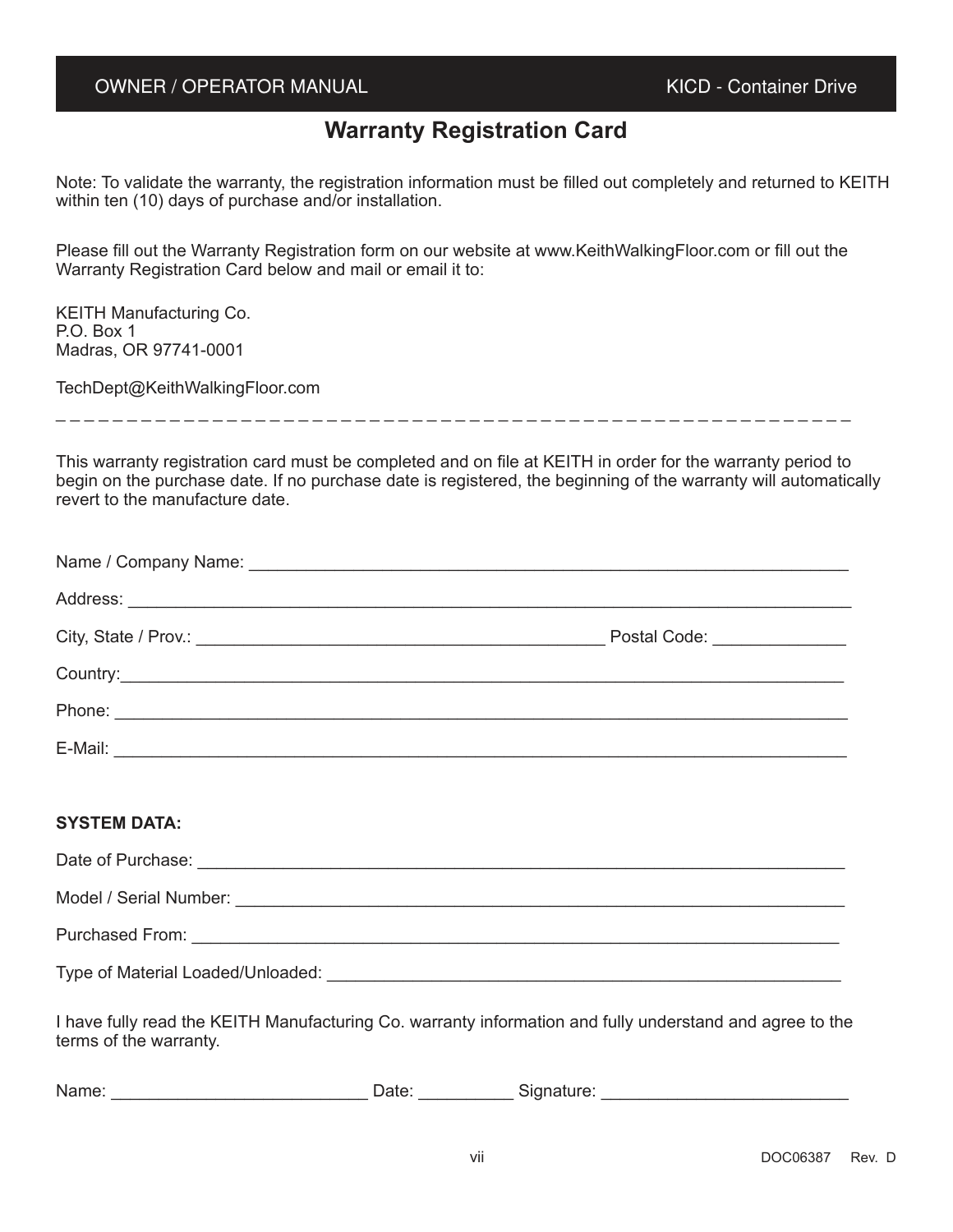# **1.0 Safety**

# **1.1 General Safety**

# **1.1.1 Intended Function and Expected Use:**

1.1.1.1. The KEITH® *WALKING FLOOR*® system is a reciprocating slat conveyor primarily intended to load, hold, or unload bulk materials. It can also handle unit loads such as pallets by using special handling techniques and possibly additional safety controls. The system is supplied as a kit primarily intended for installation into mobile trailers or truck bodies. The floor is often loaded through an open trailer top or through the rear doors. The floor typically discharges material out the rear door. It is hydraulically actuated, powered by a pump mounted either to a PTO or an electric motor. The basic system is controlled by mechanically-actuated valves, but has the option for electrically-actuated valves. The system is compatible with options and accessories to improve performance. For example, it can be electrically controlled by hardwired switches or a wireless remote. A CleenSweep® device can improve clean out. Floor slat styles are selected based on the materials to be conveyed. The standard system handles a wide array of materials in a non-hazardous, non-explosive environment. Special modifications may be required for special environments like food-grade applications or explosive conditions.

# **1.1.2 Improper Use**

- 1.1.2.1. This equipment has been manufactured utilizing state-of-the-art technology in accordance with acknowledged safety regulations. Nevertheless, dangerous situations could arise from improper use, which could endanger life and limbs of personnel and cause severe damage to the equipment and other assets. This equipment may only be used for its intended purpose. It may only be operated in impeccable technical condition and in accordance with the proper use and this user manual. Problems, which could affect safety, must be resolved immediately. The manufacturer is not liable for any damage caused by improper use or arbitrary modifications. The installation, commissioning, operation, and maintenance instructions must be followed as outlined in this manual.
- 1.1.2.2. Personnel must not enter the danger zone(s) when the system is enabled. Specifically, nobody should be inside, under, or behind the trailer in the unloading zone during operation. Additionally, no one should be in a full or filling trailer. Lock-out and tag-out procedures must be followed before accessing the drive area.
- 1.1.2.3. The maximum load capacity must not be exceeded. (See 2.0 Specifications section)
- 1.1.2.4. The hydraulic power source must not exceed the pressure and flow ratings. Install a relief valve to ensure the maximum pressure is not exceeded.
- 1.1.2.5. Control circuitry must not be altered or bypassed.
- 1.1.2.6. Safeguards must not be altered or bypassed.
- 1.1.2.7. The floor structure must not be altered.
- 1.1.2.8. The floor should not be used to handle any material other than specified.
- 1.1.2.9. The user and system designer must understand the characteristics and safe handling requirements of the material that is being conveyed.
- 1.1.2.10. Bulk materials are by nature unstable and flowable. Avoid burial by avoiding contact with the material.

# **1.1.3 Training**

1.1.3.1. Operators must read and understand this manual before operating or maintaining the machine. Only qualified, trained personnel may execute commissioning, operation, and maintenance of the system.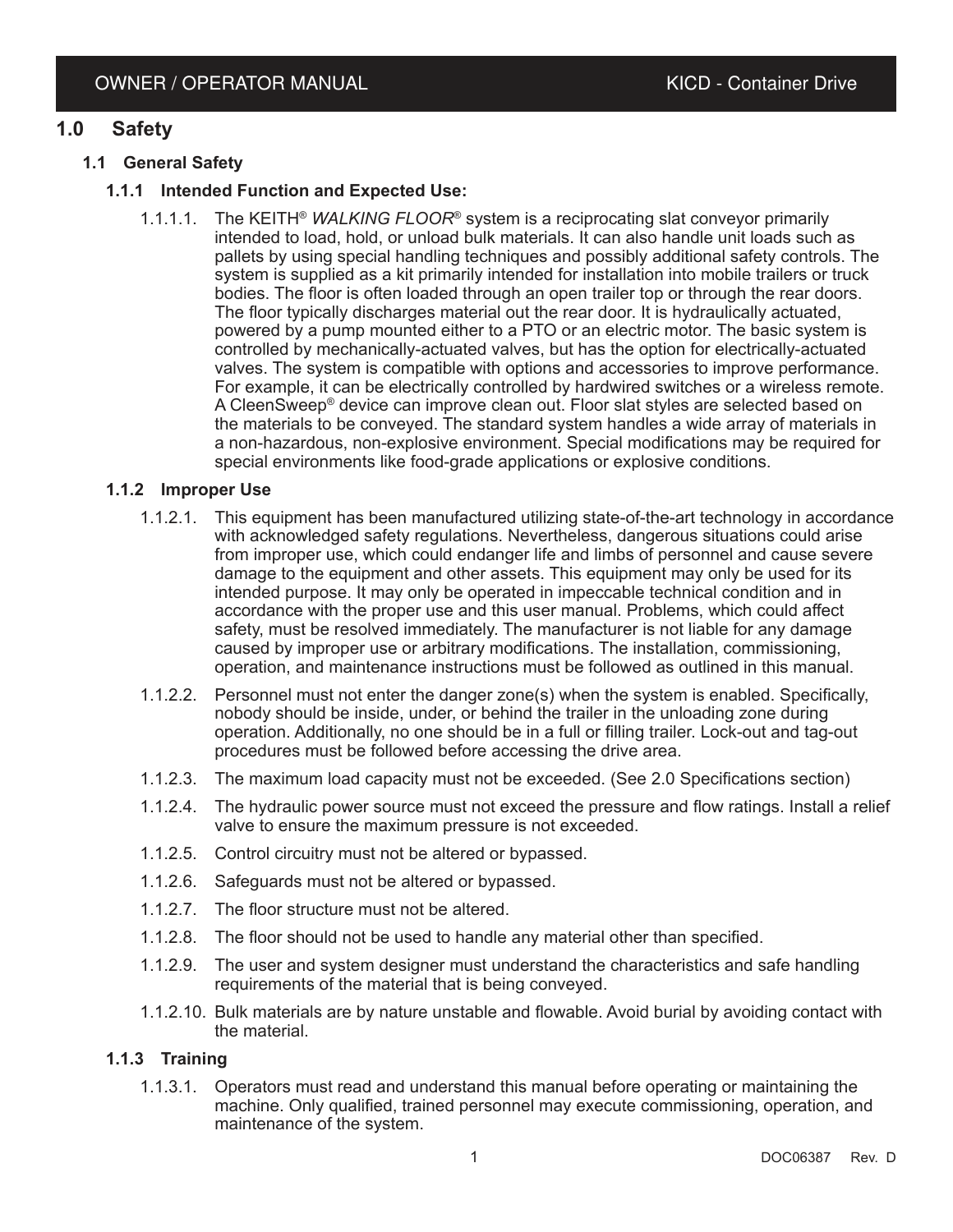## **1.1.4 Personal Protective Equipment**

- 1.1.4.1. Always wear protective equipment appropriate for risks associated with each phase of the system's life, including transportation, installation, assembly, operation, inspection, maintenance, and dismantling, disabling, and scrapping. As a minimum, this includes the following personal protective equipment:
	- Safety glasses **·** Protective/traction shoes
	-
	- Gloves Welding/grinding protection
	-
- Helmets **·** Thermal protection such as coats
	- **Hearing Protection**

#### **1.1.5 Airborne Noise Emission**

- 1.1.5.1. There is not a defined workstation; sound pressure levels emitted by the *WALKING*  ${\it FLOOR}$ ® modules were measured at a height of 1.6 meters from the floor surface and a distance of 1 meter from the surface of the *WALKING FLOOR*® system at the drive area.
	- The A-weighted emission sound pressure level =  $74.8$  dB
	- The peak C-weighted instantaneous emission sound pressure level = below 130 dB [63 Pa]
- 1.1.5.2. Slower floor speeds result in less noise.

#### **1.1.6 Temperature**

- 1.1.6.1. Operation of the system generates heat in the hydraulic oil. Hot oil can damage the internal seals, resulting in a failure to operate.
- 1.1.6.2. Overheated oil can degrade rapidly. Hot oil and the resulting hot surfaces can cause burns. Do not allow the oil temperature to exceed 140 °F [60 °C].
- 1.1.6.3. KEITH recommends some or all of the following temperature control measures depending on the circumstances. High duty cycle systems and hot environments will require more control measures.
	- Maintain adequate oil level in the reservoir.
	- Install a thermometer or sensor to monitor oil temperature.
	- Install a cooler.
	- Set a sensor to automatically shut down the system if oil temperature exceeds 140 °F [60 °C].

# **1.1.7 Lighting**

1.1.7.1. Do not use or service the system in an environment of insufficient light.

#### **1.1.8 Movement Around the System**

1.1.8.1. Hydraulic oil can be slippery. Clean up oil spills immediately.

#### **1.1.9 Hydraulic Oil Safety**

1.1.9.1. See the Material Safety Data Sheet (MSDS) for the oil used in your system for further information about hydraulic oil safety.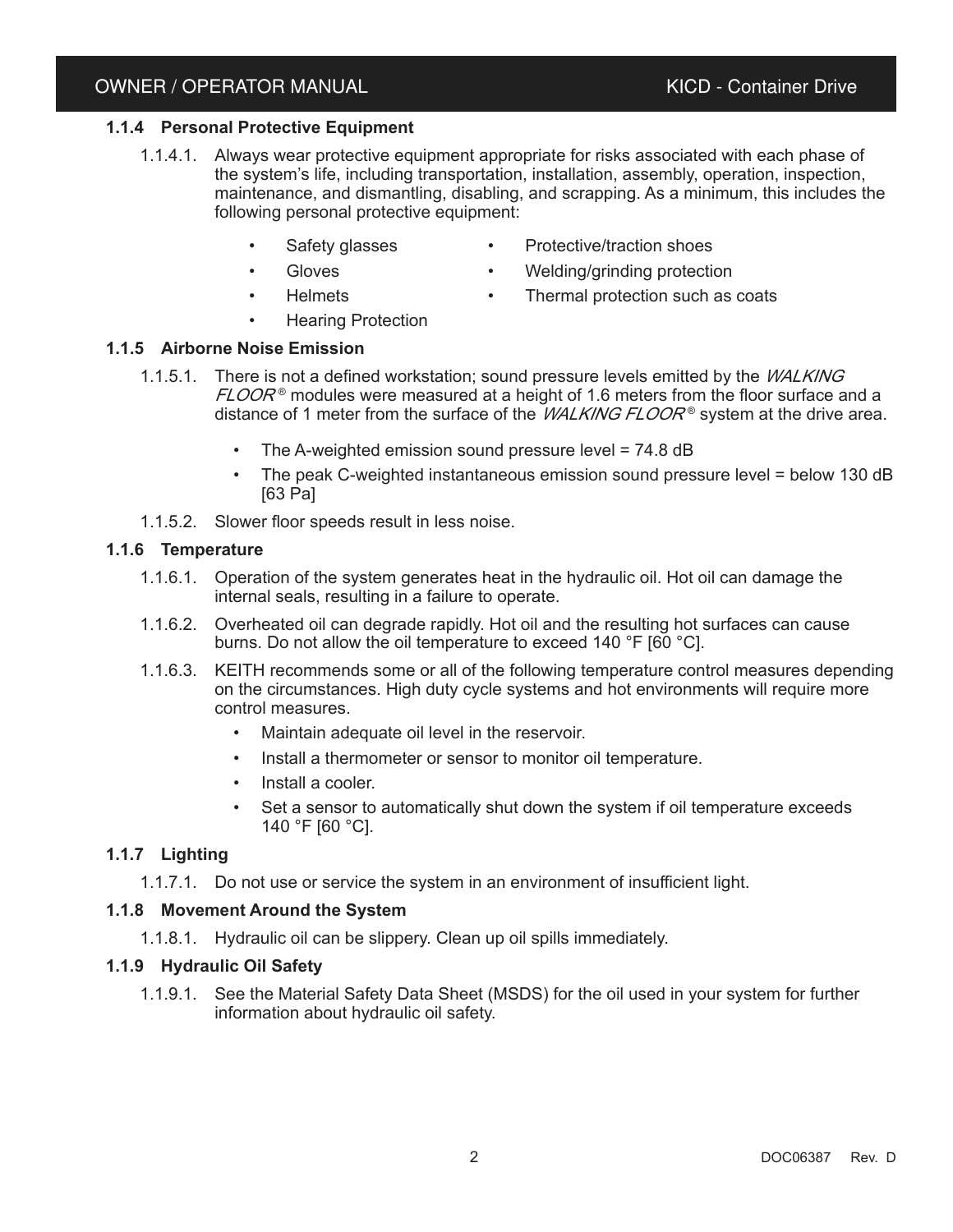- 1.1.9.2. In an accident involving high pressure equipment, hydraulic oil may be injected under the skin. Such an accident may result in a small, sometimes bloodless, puncture wound. However, due to the system's driving force, material injected into a fingertip can be deposited into the palm of the hand. Within 24 hours, there is usually a great deal of swelling, discoloration, and intense throbbing pain. Immediate treatment at a surgical emergency center is recommended.
- 1.1.9.3. Do not use high pressure systems in the vicinity of flames, sparks, and hot surfaces. Use only in well ventilated areas.
- 1.1.9.4. Use only designated appropriate fill and drain ports for the oil.

# **1.2 Design / Installation Safety**

# **1.2.1 Kit Components**

1.2.1.1. The kit consists of a drive unit, flooring, and miscellaneous boxed parts. These modules are intended to be anchored in a shipping frame or stacked flat and braced with dunnage for shipping and storage.

# **1.2.2 Installation**

- 1.2.2.1. Use designated lifting points if provided on drive or shipping frame.
- 1.2.2.2. Only use equipment with appropriate capacity ratings to lift and handle components.
- 1.2.2.3. Use appropriate lifting procedures when handling loose or boxed components.
- 1.2.2.4. The floor must be installed far enough away from other equipment or fixtures to prevent the moving parts of the floor module from creating a crush or pinch hazard.

#### **1.2.3 Danger Zones**

- 1.2.3.1. The reciprocating action of the floor creates pinch and shear points by nature. Specifically, drive area cylinder, cross-drive, and slats approaching each other, frame components, or walls. These and any other relevant exposed areas must be guarded.
- 1.2.3.2. The floor must be incorporated into surroundings such that movement of the material on the floor does not create crushing, burial, drawing in, or entrapment hazards. The system must be designed to limit access to the material flow path.

#### **1.2.4 Electric Components and Installation**

- 1.2.4.1. KEITH recommends connecting to earth ground (whenever possible).
- 1.2.4.2. Wiring must be connected consistent with local codes and regulations, including electromagnetic interference regulations.
- 1.2.4.3. Adequate electric overcurrent protection must be provided.

# **1.2.5 Hydraulics**

- 1.2.5.1. Hydraulic piping and components must be constructed of materials that are rated for system pressures, and must be installed with best industry practices. Follow all pipe, tubing, fitting, and hose manufacturer installation and routing guidelines.
- 1.2.5.2. Hydraulic piping should be supported and isolated from vibration. Contact KEITH for recommendations on installation.
- 1.2.5.3. Place protective shrouds around the hydraulic tubing in any areas that may have operators or people frequently nearby.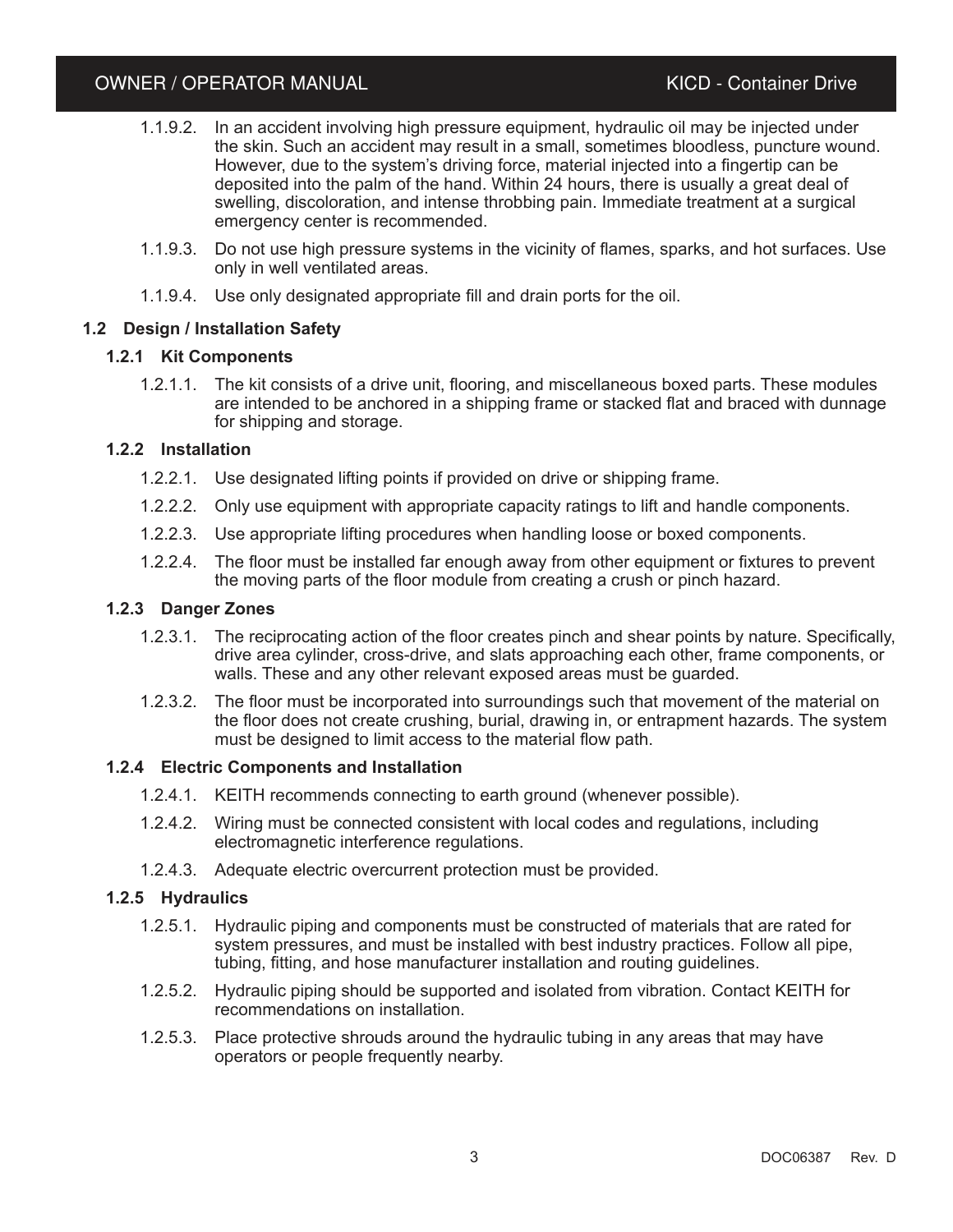#### **1.2.6 Controls**

- 1.2.6.1. The control panel must be located such that it is easily accessible for all sizes and capacities of people, and allows the operator to move freely (whenever applicable).
- 1.2.6.2. Control devices must be located outside of danger zones, such that any exposed persons in danger zones are visible from the control station.
- 1.2.6.3. An acceptable means must be provided to monitor the status and movement of the load.
- 1.2.6.4. The floor can generate enormous horizontal force which can destroy improperly designed surroundings. The floor module must not be allowed to compact material against an end wall or door, or end walls and doors must be designed to absorb these forces.
- 1.2.6.5. Do not allow the floor to move material toward the front of the trailer when material is contacting the front wall. KEITH recommends installing limit switches to prevent this. In the absence of a sensor switch, the operator must be keenly aware of the load position, and the control system must require the operator to hold the run signal in the on position to continue running, such that releasing the run signal causes the floor to stop (momentary signal).
- 1.2.6.6. Material compacted against closed doors can force the doors open dangerously fast when the door latch is released. The impact can cause serious injury or death. Do not allow the floor to run when the doors are closed. Do not open a door when it is possible that material may be compacted against it. KEITH strongly recommends installing a control interlock switch to prevent the floor from running when the door is closed. KEITH also recommends a door latch that can be remotely actuated by someone away from the door area unload zone.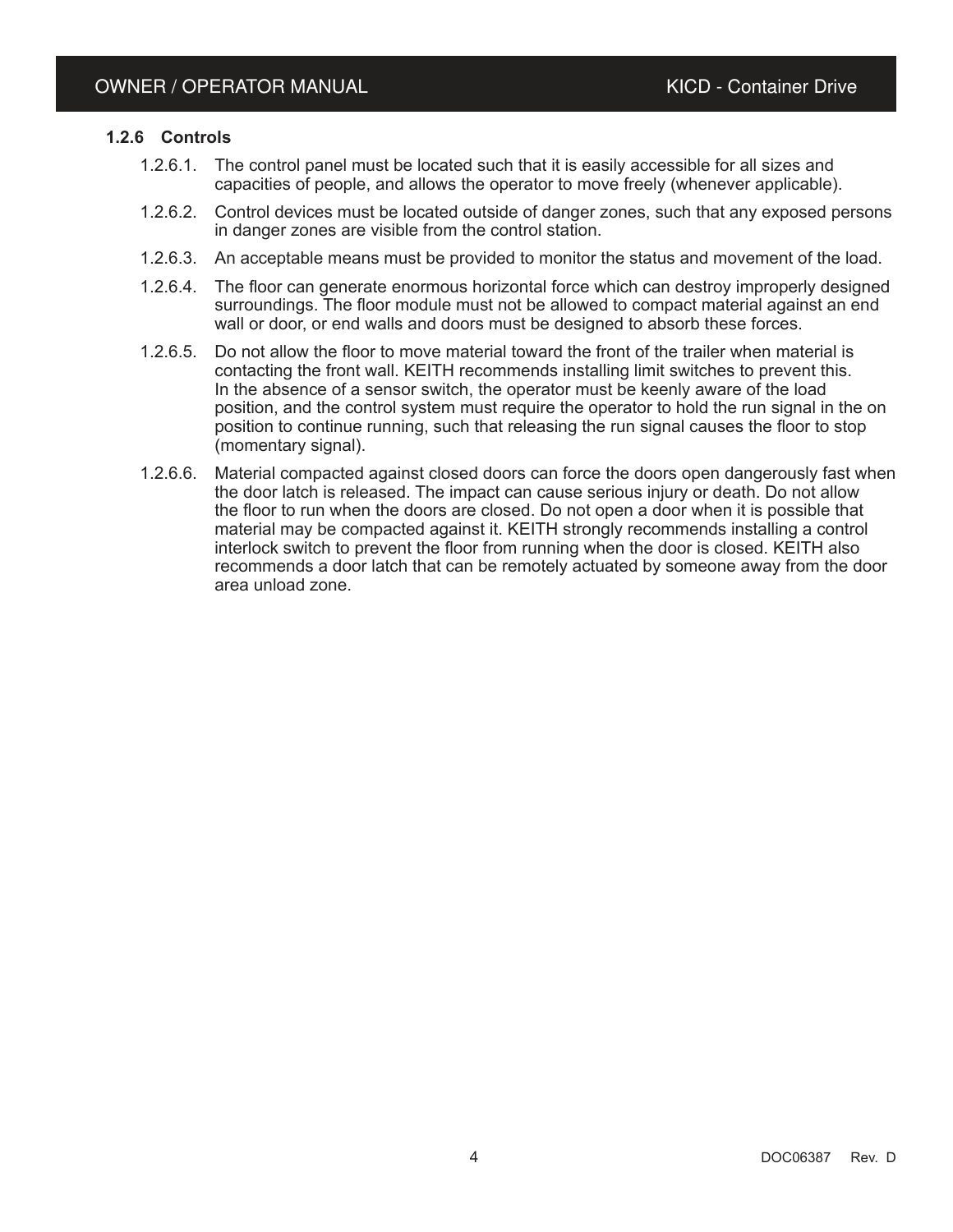# **1.3 Marking of Machinery**

**1.3.1 Safety Decal Placement Guides**

Safety Decal Placement Guide: KICD, KFD & RUNNING ELOOR II<sup>®</sup> w/Electric Control Valve (Left Side Controls)





**KEITH Manufacturing Co.** 

www.KeithWalkingFloor.com

84804322 Rev A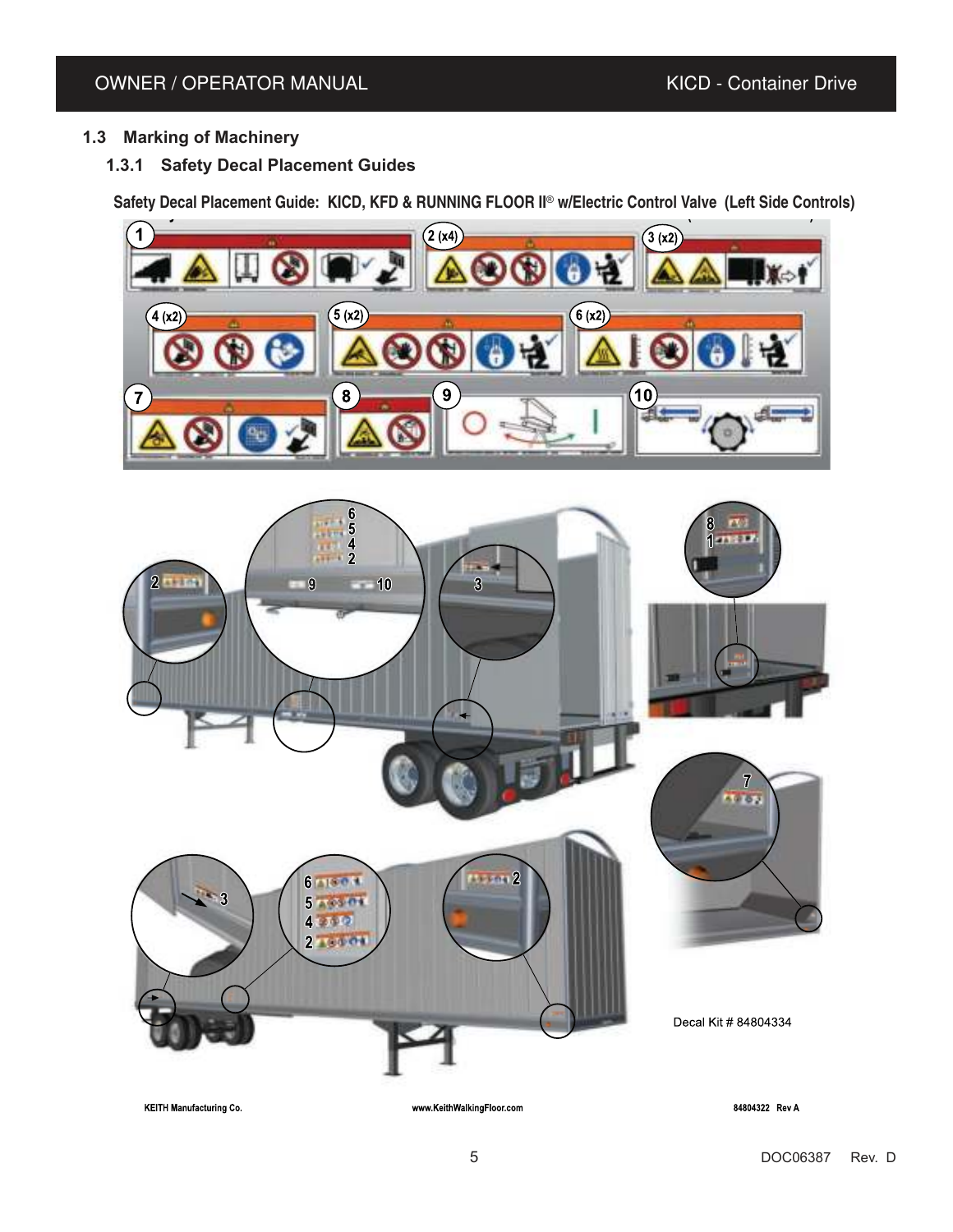|                | <b>Worded</b><br><b>Wordless</b><br>(Old - 2019)<br>(2020 - Future) |  | <b>Description</b>                                                                                                                                                                  |  |
|----------------|---------------------------------------------------------------------|--|-------------------------------------------------------------------------------------------------------------------------------------------------------------------------------------|--|
| 1              | DANGER                                                              |  | Pressure can build when material is compacted.<br>Doors can open violently causing serious injury<br>or death. Do not operate floor with doors closed.<br>Stay clear to open doors. |  |
| $\overline{2}$ | <b>WARNING</b><br>dia situa                                         |  | Pinch point can cut or crush causing serious<br>injury. Stay clear during operation. Lockout/<br>tagout before servicing.                                                           |  |
| 3              | a DANGER<br><b>BURIAL</b><br><b>STAY CLEAR</b>                      |  | Burial could cause serious injury or death. Stay<br>clear during operation.                                                                                                         |  |
| 4              | <b>WARNING</b>                                                      |  | To avoid injury, you MUST read and understand<br>technical manual before operating or servicing<br>this machine.                                                                    |  |
| 5              | <b>TANAGER</b>                                                      |  | Hydraulic pressure can cause serious injury.<br>Stay clear during operation. Lockout/tagout<br>before servicing.                                                                    |  |
| 6              |                                                                     |  | Hot surface can cause severe burns. Do<br>not touch. Turn off and lock out main power<br>disconnect and allow to cool before servicing.                                             |  |
| $\overline{7}$ |                                                                     |  | Avoid injury. Do NOT operate with guard<br>removed. Replace guard before operating<br>machine.                                                                                      |  |
| 8              | <b>DANGER</b><br><b>MIRLIA</b><br><b>O NOT ENTER</b>                |  | Burial could cause serious injury or death.<br>Do Not Enter when being loaded.                                                                                                      |  |
| 9              |                                                                     |  | Pull handle out to turn floor on.<br>Push handle in to turn floor off.                                                                                                              |  |
| 10             | Controls on<br>Left Side of<br><b>Truck/Trailer</b>                 |  | Turn knob clockwise to unload.<br>Turn knob counterclockwise to load.                                                                                                               |  |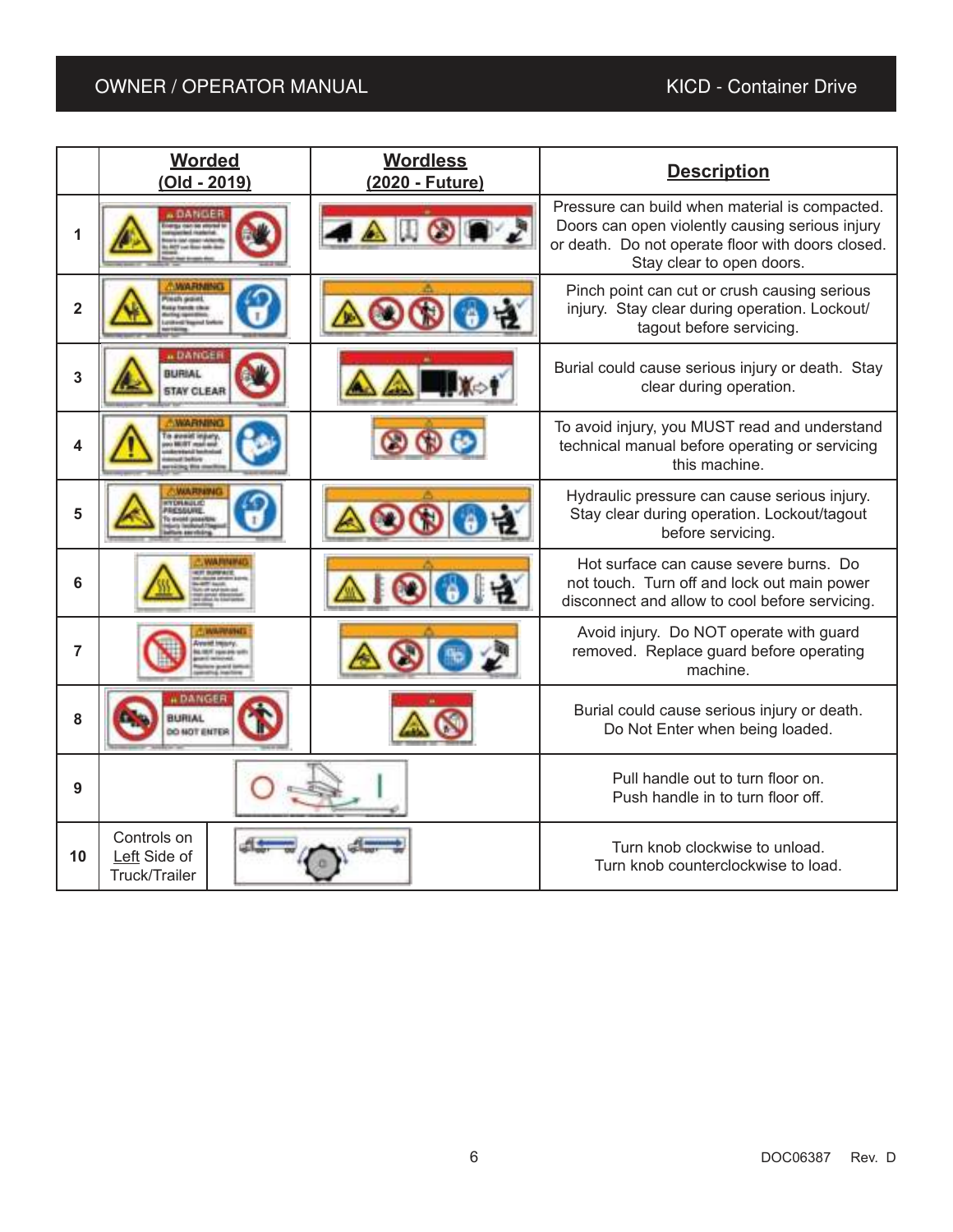# **1.3.2 Serial Plate**

Please fill in the information from the serial plate attached to your drive system (See 3.3 Component Location Diagram). Over time these plates become difficult to read or even locate and this information is crucial in determining the specific replacement parts for your system.

| <b>MANUFACTURING CO</b><br>KEITH Manufacturing Co.   KEITH<br>World Headquarters<br>401 NW Adler St.<br>Madras. OR 97741 USA<br>KEITH WALKING FLOOR Europe<br>Harselaarseweg 113<br>3771 MA Barneveld<br><b>The Netherlands</b> |  |
|---------------------------------------------------------------------------------------------------------------------------------------------------------------------------------------------------------------------------------|--|
| <b>Container Drive</b>                                                                                                                                                                                                          |  |
|                                                                                                                                                                                                                                 |  |
| <b>SERIAL #: _________________________________</b>                                                                                                                                                                              |  |
|                                                                                                                                                                                                                                 |  |
|                                                                                                                                                                                                                                 |  |
| MAX PRESSURE: NAMEL AND A SERVICE OF THE SERVICE OF THE SERVICE OF THE SERVICE OF THE SERVICE OF THE SERVICE O                                                                                                                  |  |
|                                                                                                                                                                                                                                 |  |
|                                                                                                                                                                                                                                 |  |
| www.KeithWalkingFloor.com                                                                                                                                                                                                       |  |
| WALKING FLOOR and KEITH are registered<br>trademarks of KEITH Manufacturing Co.                                                                                                                                                 |  |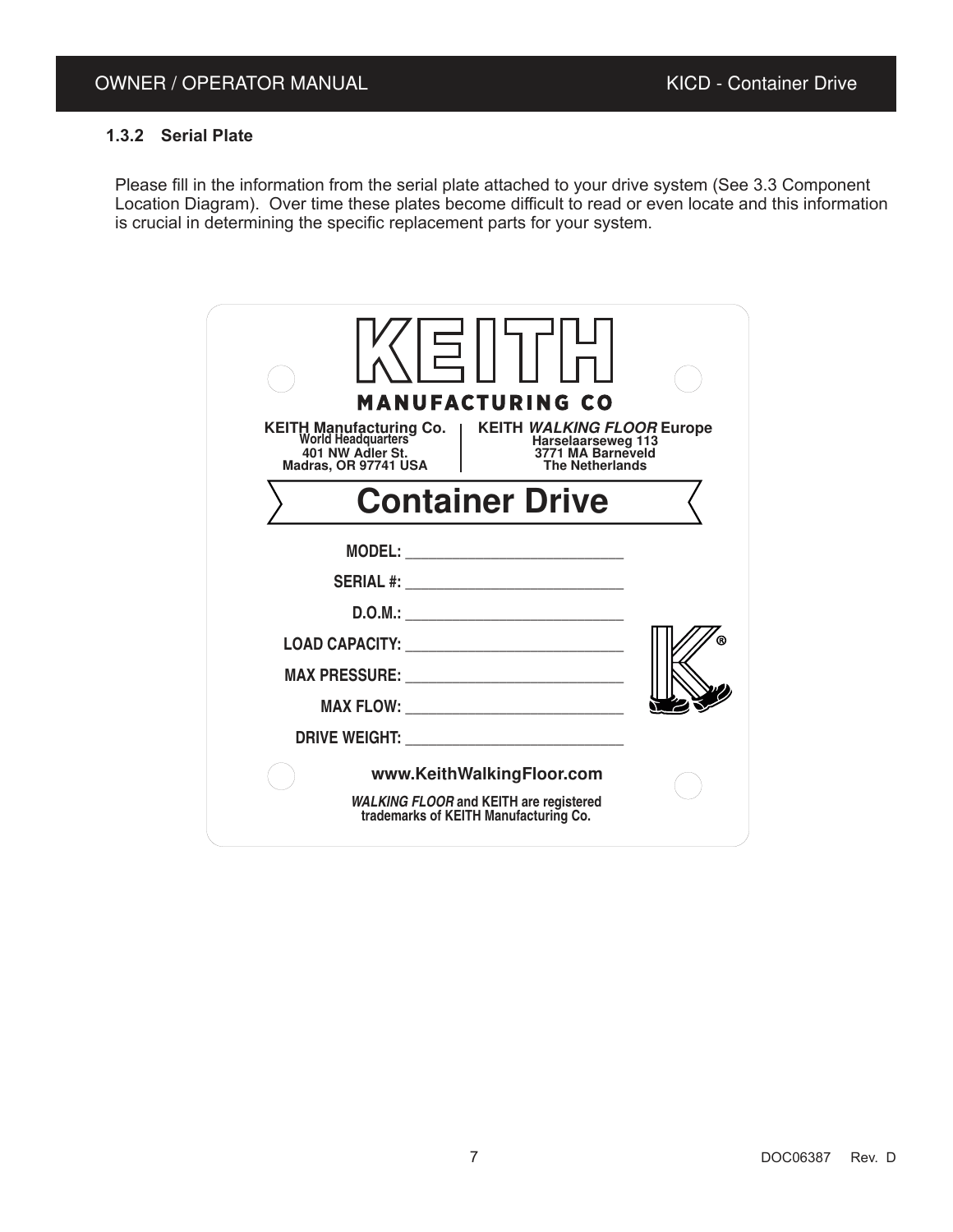# **2.0 Specifications**

**2.1 Hydraulic Drive Unit**

| <b>Drive Style:</b>                                                    |  | <b>KICD</b>                                           |  |
|------------------------------------------------------------------------|--|-------------------------------------------------------|--|
| <b>Cylinder Bore Diameter:</b>                                         |  | 108 mm<br>$[4.25$ in]                                 |  |
| <b>Cylinder Stroke Length:</b>                                         |  | 152 mm<br>[6.0 in]                                    |  |
| Min:<br><b>Required Relief Valve</b><br><b>Pressure Range:</b><br>Max: |  | Min.: 195 bar [2,800 PSI]<br>Max: 210 bar [3,000 PSI] |  |
| <b>Load Capacity:</b>                                                  |  | 31.75 tonnes<br>$[35$ tons]                           |  |
| <b>Pump Flow Rate:</b>                                                 |  | 15 - 113 liters/min<br>$[4 - 30$ gal/min]             |  |
| <b>Recommended Pump</b><br><b>Flow Rate:</b>                           |  | 94 - 113 liters/min<br>$[25 - 30$ gal/min]            |  |
| * Floor Speed:                                                         |  | $0.3 - 2.5$ meters/min<br>$[1 - 8 ft/min]$            |  |
| <b>Maximum Temperature</b>                                             |  | 60 °C<br>[140 °F]                                     |  |
| ** Drive Weight:                                                       |  | 454 - 545 kg<br>[1000 - 1200 lbs]                     |  |

\* Load/Unload times vary with pump flow rate, length of trailer, material type or other environmental variables. \*\* Varies by drive configuration and application.

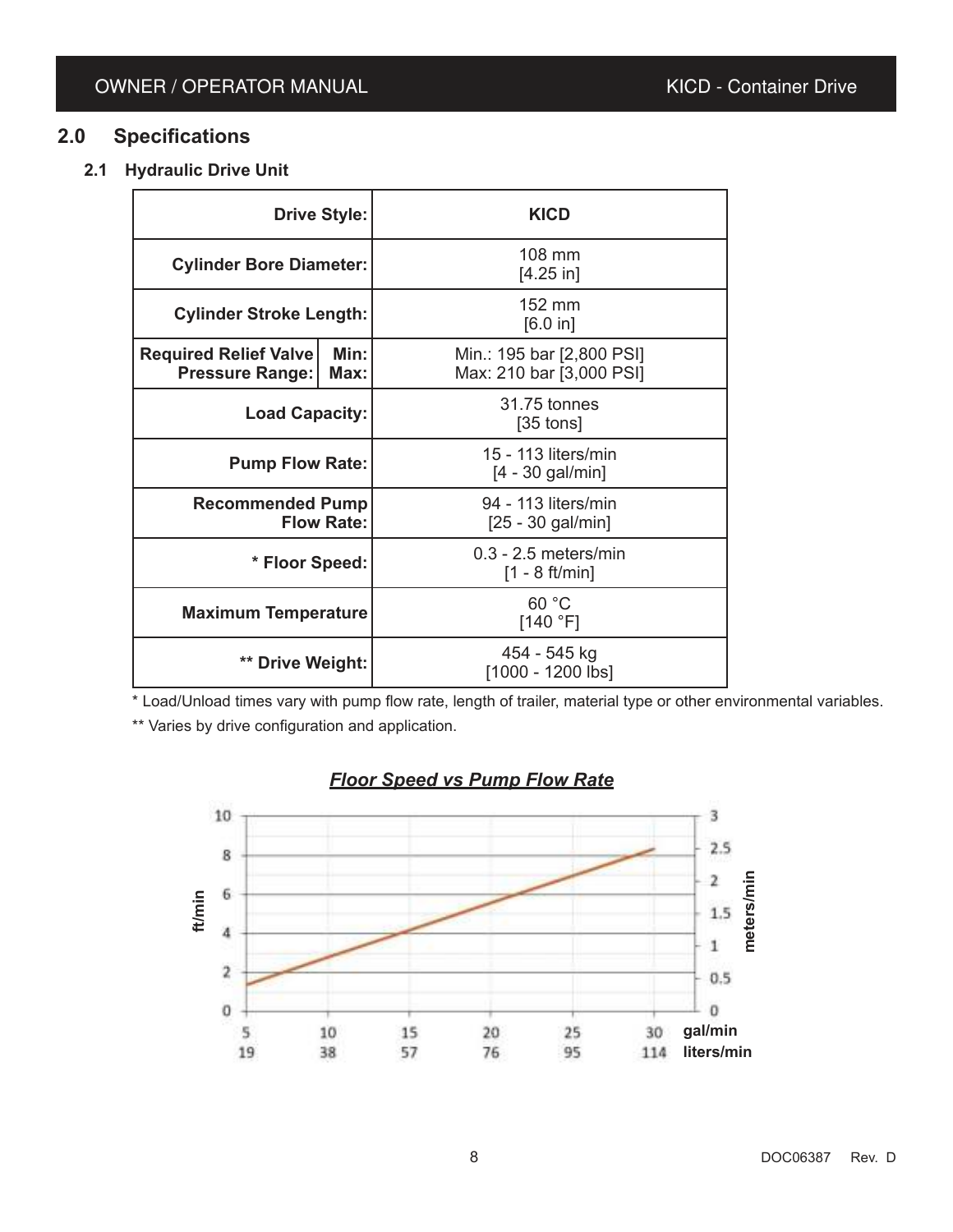# **2.2 General Wet Kit Specifications**

| Oil                                         | ISO-L-HM 46 hydraulic oil (As per ISO 11158). If operating the system below 0 °C [32<br>°F], AW ISO 32 hydraulic oil is recommended.                                                                                                                            |
|---------------------------------------------|-----------------------------------------------------------------------------------------------------------------------------------------------------------------------------------------------------------------------------------------------------------------|
|                                             | The PTO and Pump must be capable of producing a minimum flow rate of 15 liters/min<br>at 210 bar [4 gal/min 3000 PSI] to make the system run.                                                                                                                   |
| * PTO &<br><b>Pump</b>                      | <b>NOTE:</b> Dump wet kit systems will not properly operate the WALKING FLOOR <sup>®</sup><br>unloader.                                                                                                                                                         |
|                                             | <b>NOTE:</b> Pumps with built-in pressure relief valves are NOT recommended.                                                                                                                                                                                    |
|                                             | Do not exceed the maximum pressure.                                                                                                                                                                                                                             |
| <b>Filter</b>                               | Filter should be double element, 10 micron, on the return line. (The filter element should<br>be changed after the initial 6 hours of operation, then every 6 months thereafter. This<br>may vary with the operating environment).                              |
|                                             | KEITH recommends, but does not require, installing an inline pressure filter to increase<br>the life of the system.                                                                                                                                             |
| <b>Hydraulic</b><br><b>Reservoir</b>        | Sized to desired flow rate. Should hold approximately 1 liter [1 gallon] of oil for every<br>liter per minute [gallon per minute] you plan to pump, i.e. 151 liters/min [40 gal/min] =<br>151 liter [40 gallon] reservoir. Minimum size 151 liters [40 gallons] |
| <b>Suction</b><br>Line                      | Unless tank is mounted above the pump, the suction line from the tank to the pump<br>should be no more than 1.5 m [5 ft] in length with a minimum inside diameter of 51 mm<br>[2 inch] [-32]. Must use <b>suction</b> hose ONLY!                                |
| <b>Pressure</b><br>Line                     | Hose from truck to trailer should be rated at 210 bar [3000 PSI] minimum with a<br>minimum inside diameter of 25 mm [1 inch] [-16].                                                                                                                             |
| <b>Return</b>                               | Hose from trailer to wet kit filter should be rated at 210 bar [3000 PSI] minimum with a<br>minimum inside diameter of 25 mm [1 inch] [-16].                                                                                                                    |
| <b>Lines</b>                                | Hose from wet kit filter to reservoir tank should be rated at 210 bar [3000 PSI] minimum<br>with a minimum inside diameter of 31.5 mm $1\frac{1}{4}$ inch] [-20].                                                                                               |
| * Pressure<br><b>Relief</b><br><b>Valve</b> | High quality valve, capable of relieving maximum pump flow rate of 210 bar [3000 PSI].<br>Relief valve must be set above cracking pressure $\sim$ 195 bar [2800 PSI] and no higher<br>than full open relief pressure $\sim$ 210 bar [3000 PSI].                 |
|                                             | <b>Contact KEITH in your region for specific recommendations</b><br>and advice regarding wet kits.                                                                                                                                                              |

\* If the information about your pump and pressure relief valve is not known, have a pressure/ flow check done by a professional.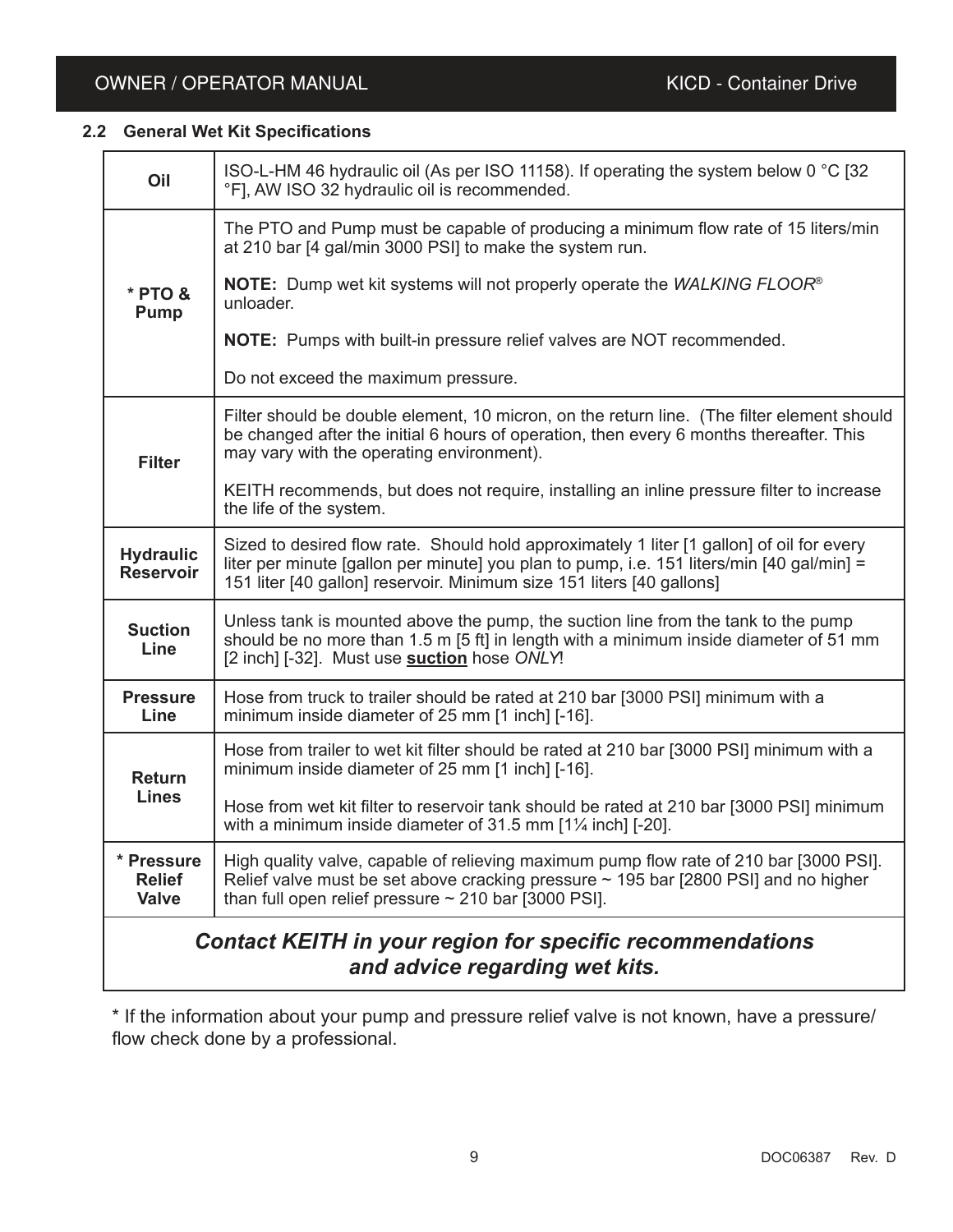# **2.3 Floor to Wet Kit Diagram**

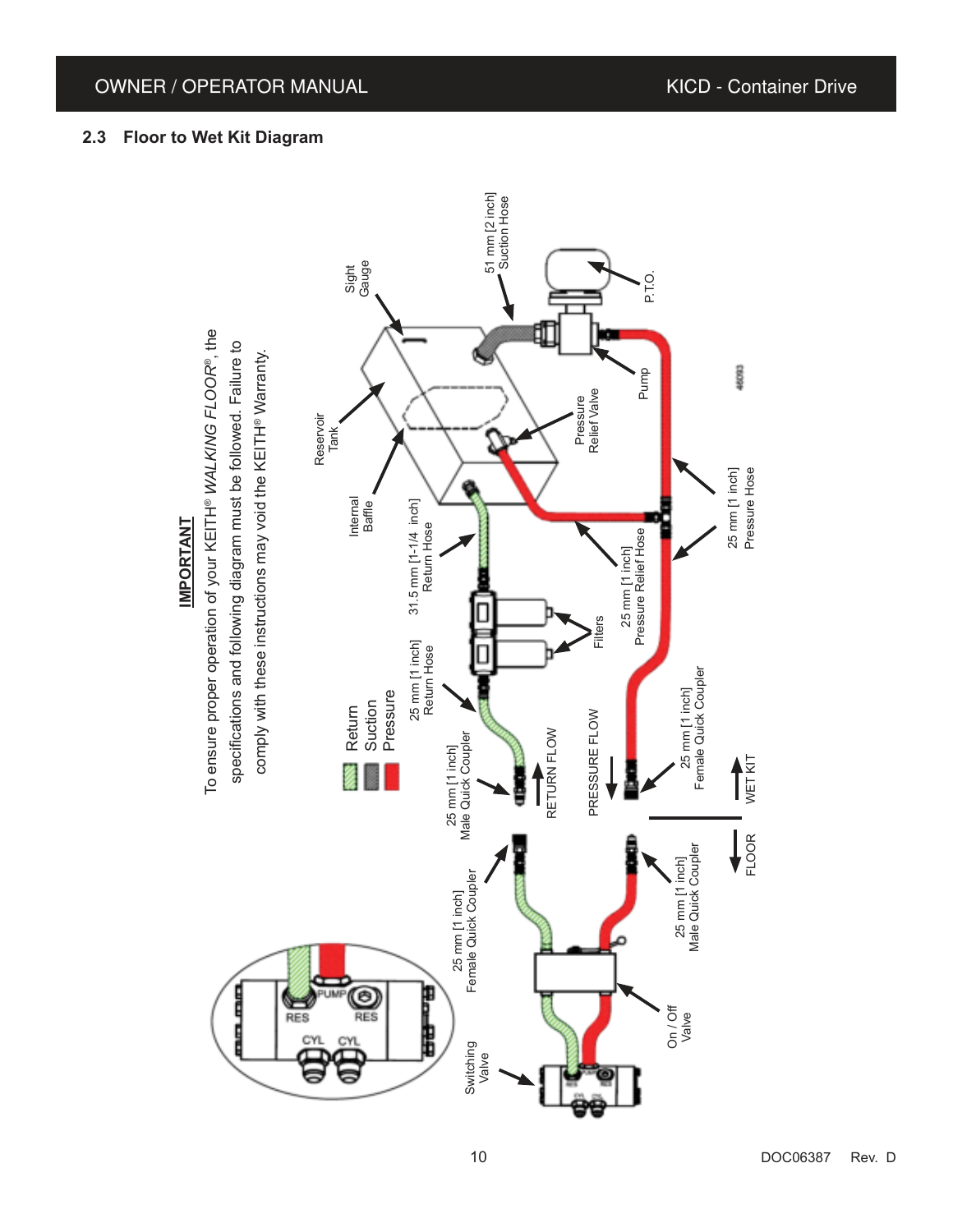# **3.0 Operation**

**3.1 How it Works**



8175101

# **Initial Stage**

All slats are staged together toward the direction of material travel (discharge end).

# **Stage 1**

The first group of slats (approximately every 3rd slat) moves under the load.

**Load does not move.**

# **Stage 2**

The second group of slats moves under the load.

**Load does not move.**

# **Stage 3**

The final group of slats moves under the load.

**Load does not move.**

# **Stage 4**

All slats move together.

# **Load moves with the floor toward the discharge end.**

(Stages 1, 2 & 3 require more pressure than Stage 4)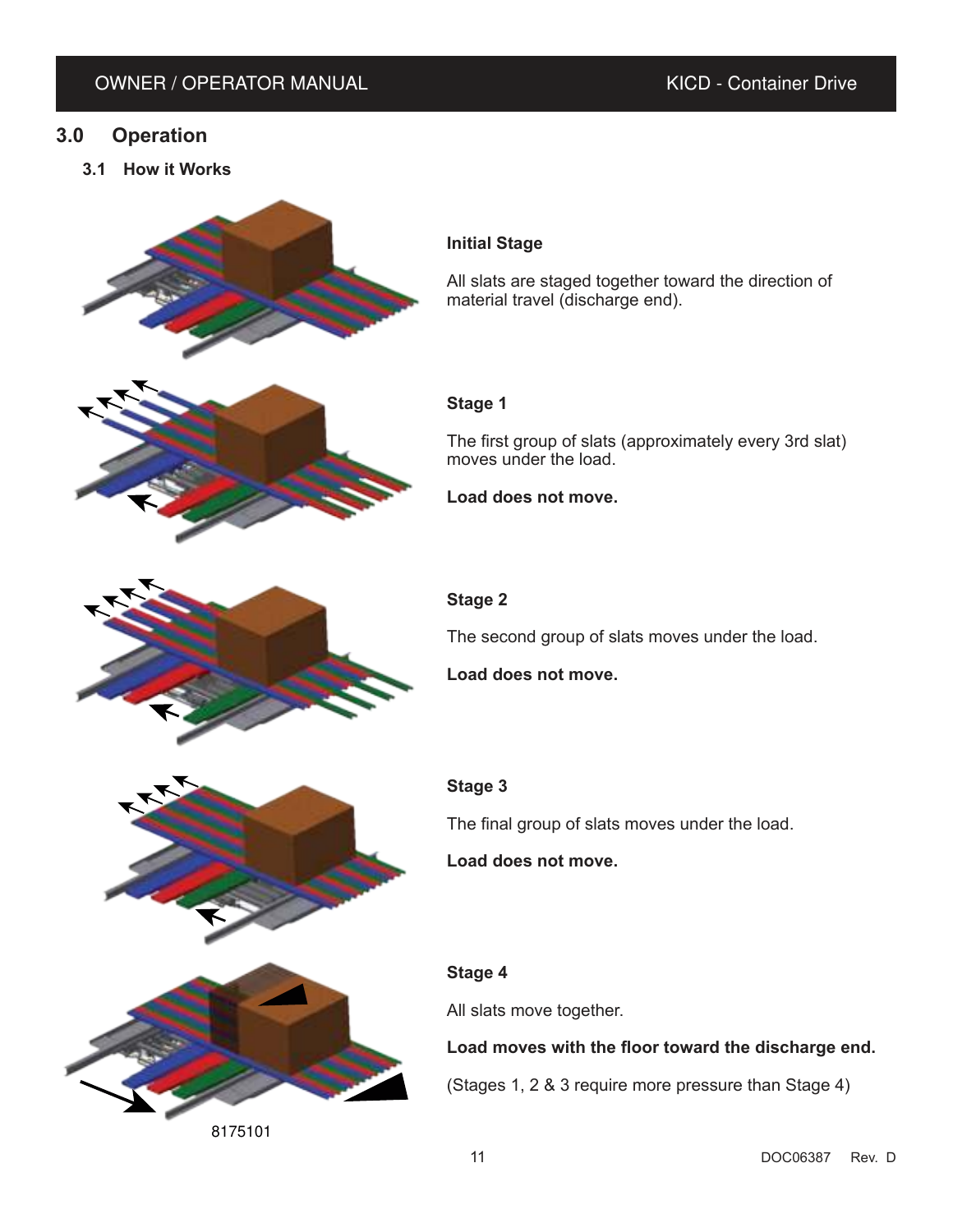# **3.2 Oil Flow Diagram**

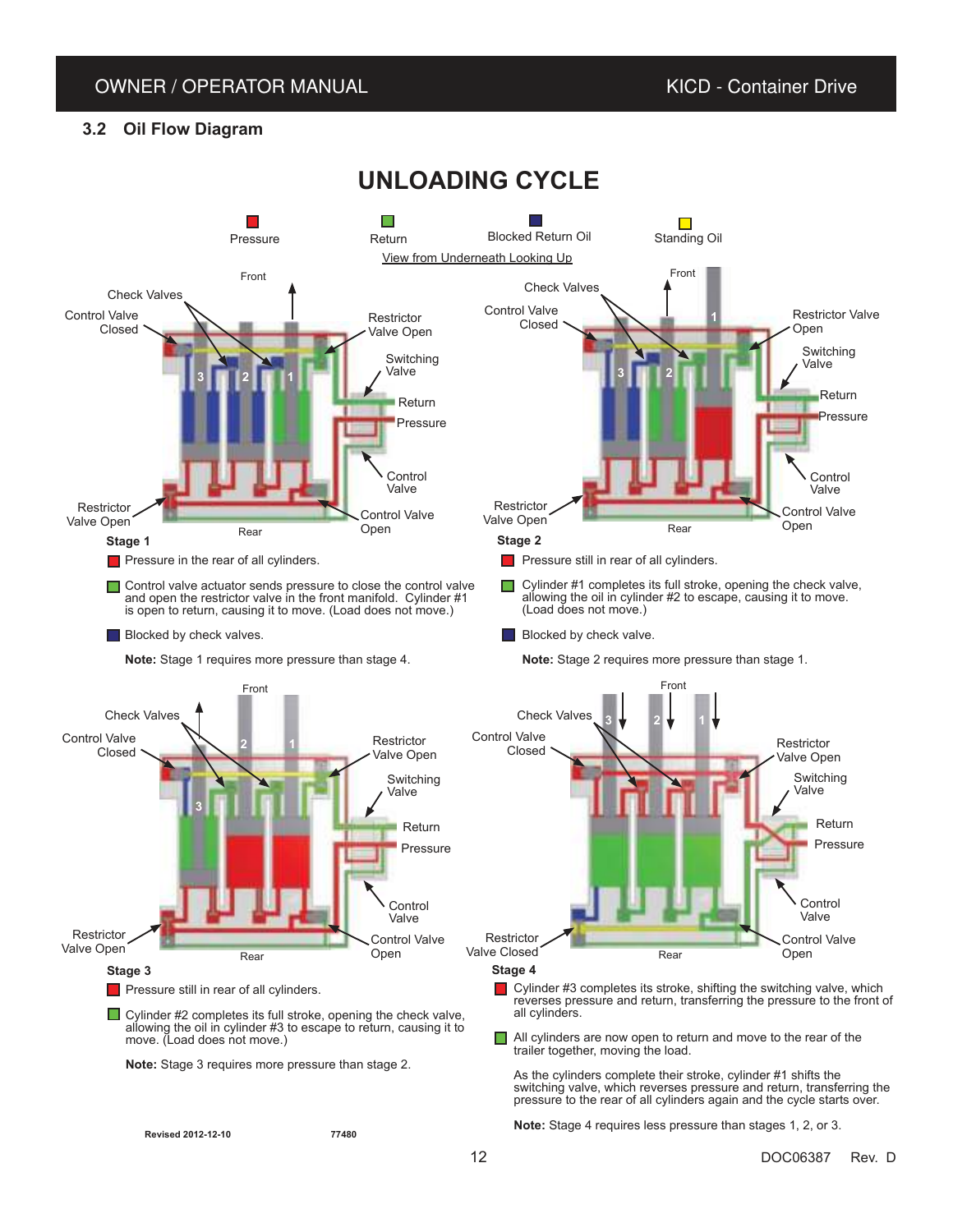

# **LOADING CYCLE**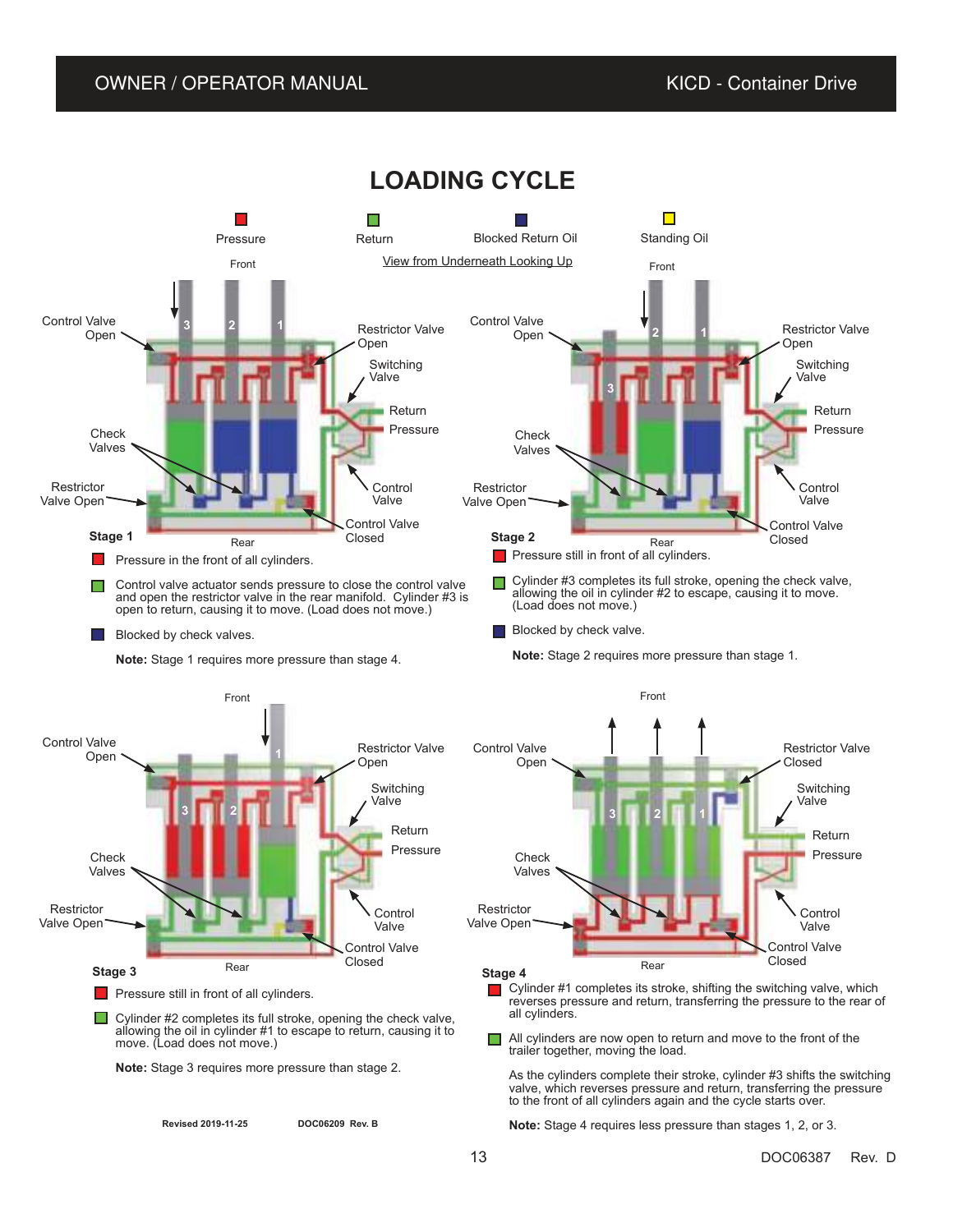# **3.3 Component Location Guide**

# Basic KICD Component Locations (Left Side Manual Controls)



10777601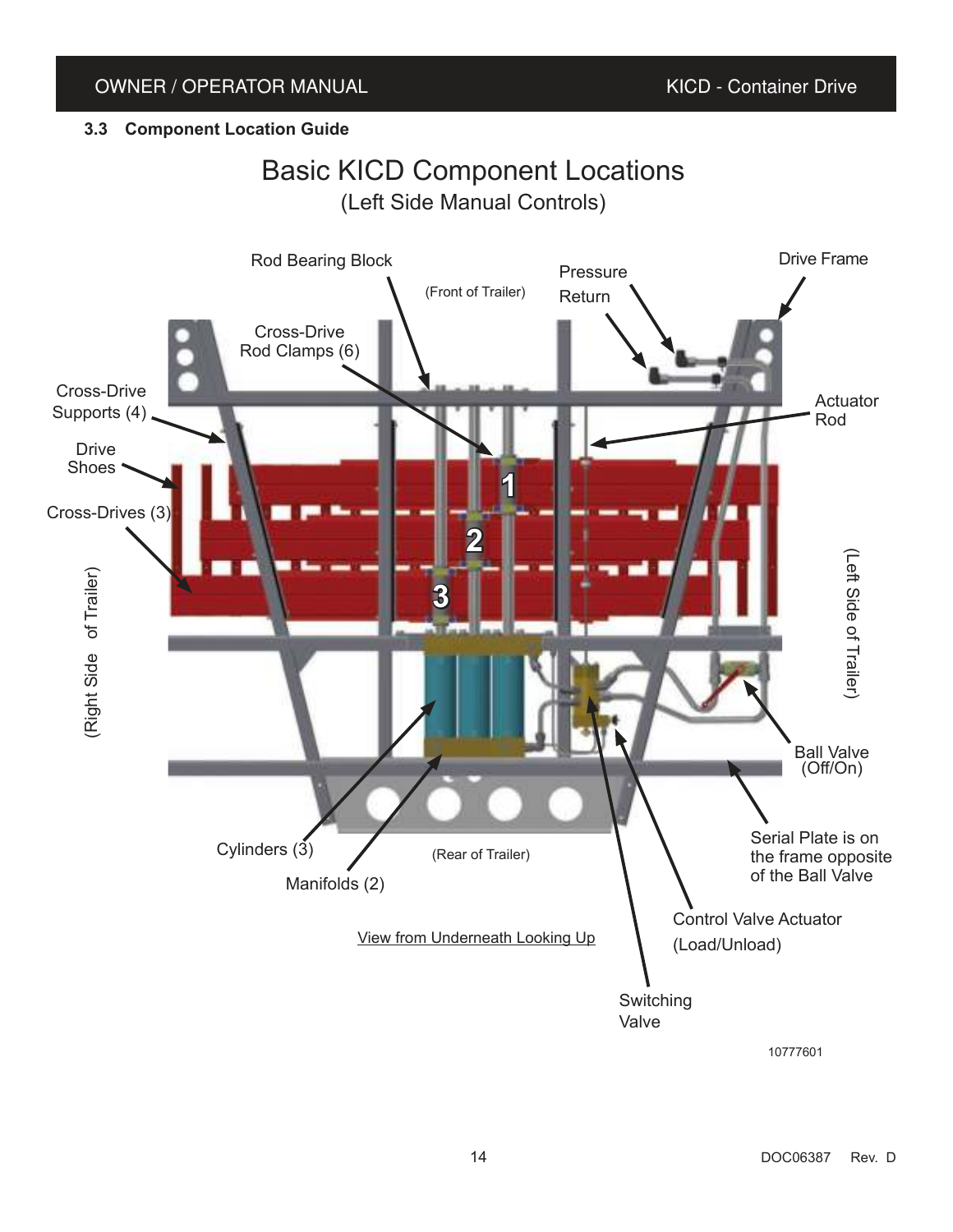# **3.4 Component Descriptions**

| <b>Component</b>                                         | <b>Description</b>                                                                                                                                                                                                 |
|----------------------------------------------------------|--------------------------------------------------------------------------------------------------------------------------------------------------------------------------------------------------------------------|
| <b>Ball Valve</b><br>(On/Off)                            | A closed valve routes oil to the drive system (floor On).<br>An open valve allows free flow of oil back to the tank (floor Off).                                                                                   |
| <b>Switching</b><br><b>Valve</b>                         | Switches the hydraulic pressure from one end of the cylinders to the opposite<br>end of the cylinders, which causes the cylinders to change from the restaging<br>sequence to moving the material then back again. |
| <b>Actuator Rod</b>                                      | Threaded rod is used to shift the switching valve for proper operation.<br>Floor will stop if not adjusted properly!                                                                                               |
| <b>Control Valve</b><br><b>Actuator</b><br>(Load/Unload) | Controls which check valves are active, determining the direction of material<br>movement (Load/Unload).                                                                                                           |
| <b>Bearing Block</b>                                     | Supports the ends of the cylinder rods.                                                                                                                                                                            |
| <b>Cylinders</b>                                         | Move the cross-drives.                                                                                                                                                                                             |
| <b>Cross-Drive</b><br><b>Rod Clamps</b>                  | Attach each cross-drive to a cylinder.                                                                                                                                                                             |
| <b>Cross-Drives</b>                                      | Each cross-drive is connected to one cylinder, allowing each cylinder to move<br>multiple floor slats.                                                                                                             |
| <b>Drive Shoes</b>                                       | Connect the floor slats to the cross-drives and allow multiple floor slats to be<br>attached to each cross-drive.                                                                                                  |
| <b>Cross-Drive</b><br><b>Supports</b>                    | Help maintain the position of the cross-drives over the mainframe rails.                                                                                                                                           |
| <b>Drive Frame</b>                                       | Provides structural rigidity and a surface to mount the drive to the trailer.                                                                                                                                      |

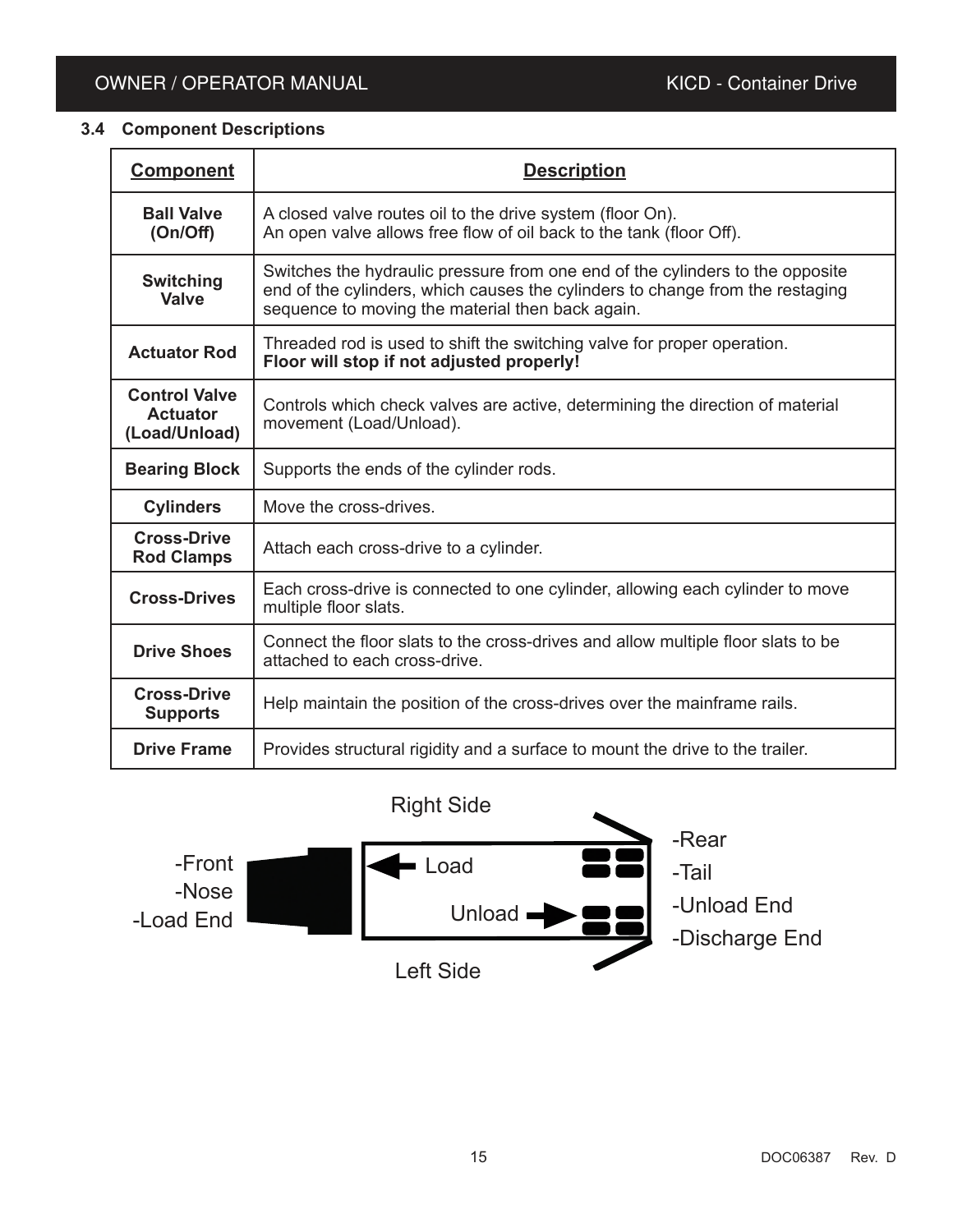# **3.5 Component Identification**



(Shape, size and quantity of shoes on cross-drives may vary by configuration.)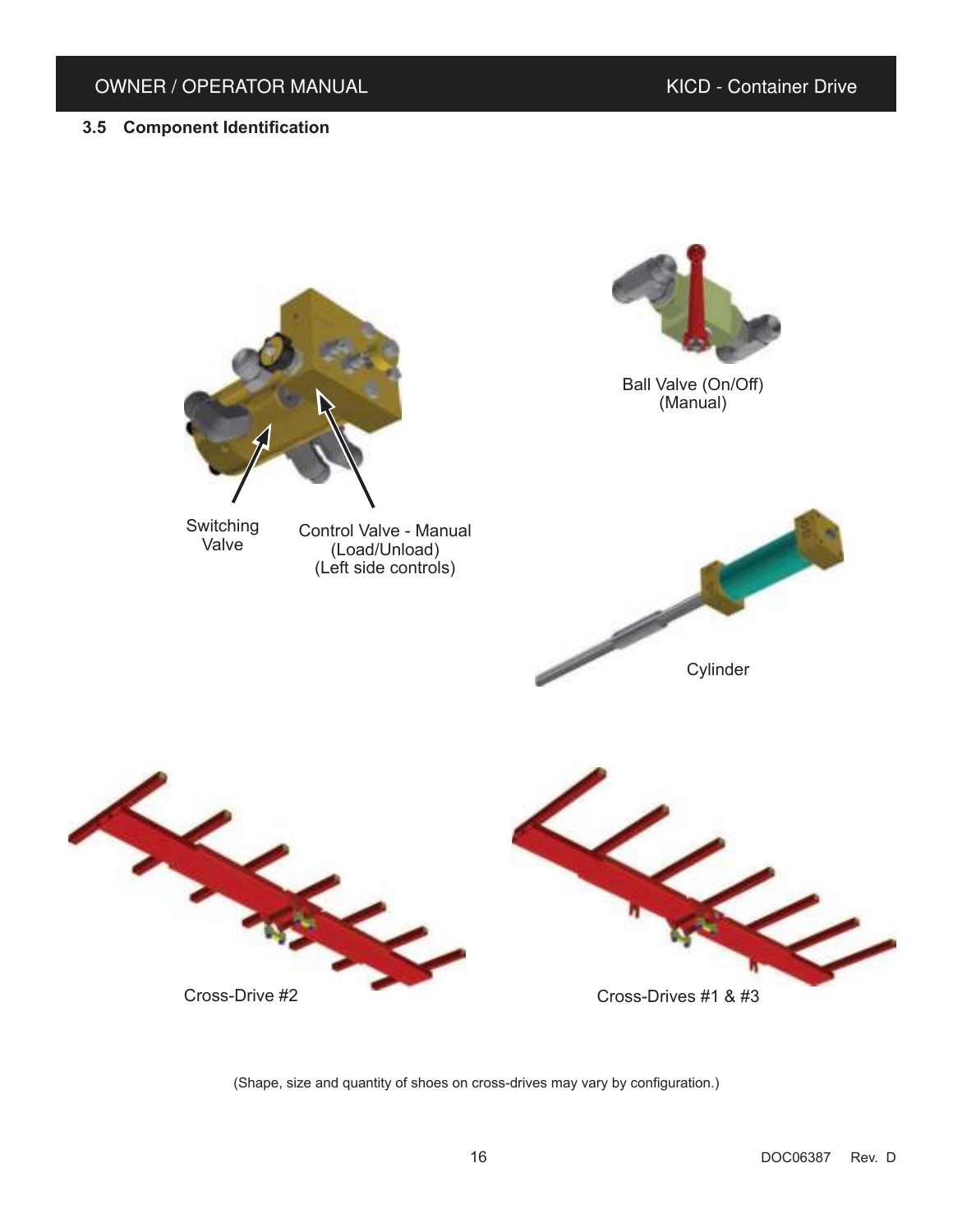# **3.6 Start-Up**

# **3.6.1 Before Initial Start-Up**

- Read through this manual. If there is any confusion, contact KEITH to resolve any concerns before operating this system (See 6.0 Contact Information section).
- Ensure that the hydraulic reservoir has the recommended amount of oil, as well as the correct type of oil (see 2.2 the Specifications section of this manual for details about your system).
- Torque cylinder rod clamp bolts and floor bolts. (See 4.3 Maintenance section for special values and instructions.) Loose cylinder rod clamp bolts and flooring bolts are the most common cause of severe damage to the drive or flooring.
- Familiarize yourself with 4.2 Preventative Maintenance section of this manual. Following the maintenance schedule will significantly improve the life of the system.

# **3.6.2 After initial 6 working hours (first week of operation)**

- Visually inspect the system for hydraulic leaks. If any leaks are found, retighten fittings.
- Change oil filters. This will ensure that any contamination that was flushed out during start-up will not prematurely wear out your system.
- Torque cylinder rod clamp bolts and floor bolts. (See 4.3 Maintenance section for special values and instructions.) Loose cylinder rod clamp bolts and flooring bolts are the most common cause of severe damage to the drive or flooring. Any bolts that were loose should be checked weekly until found to be tight.

#### **3.7 Pre-Trip Checklist**

- $\checkmark$  Inspect hoses and connectors for damage and contamination. Clean all dirt and water from connectors before hooking up (if applicable).
- $\checkmark$  Inspect drive unit for leaking fittings, leaking hoses, and visible damage.
- $\checkmark$  Open truck or trailer doors and inspect flooring for damage. Inspect flooring at the rear of the truck or trailer for loose or bent slats that may have popped up.
- $\checkmark$  Hook up hydraulic connectors (if applicable). Operate the floor and inspect for leaks. Test the On/Off for proper operation. Test the load/unload for proper operation.
- $\checkmark$  If problems are found, report them to the maintenance shop as soon as possible.
- $\checkmark$  Secure truck or trailer doors and proceed.

As the driver, you will see damage or operational problems before anyone else. Please report issues and concerns as soon as possible.

**WARNING:** Observations may be made while system is operating for troubleshooting **purposes, but NEVER touch any moving part or attempt to make any adjustments to the system with the Power Take Off/Pumping system engaged or the** *WALKING FLOOR***® unloader operating.**

 $\Delta$  <mark>WARNING:</mark> Do not attempt to make adjustments or repairs without consulting with a trained **service technician from your company or KEITH (See 5.4 Technical Support section for contact information.)**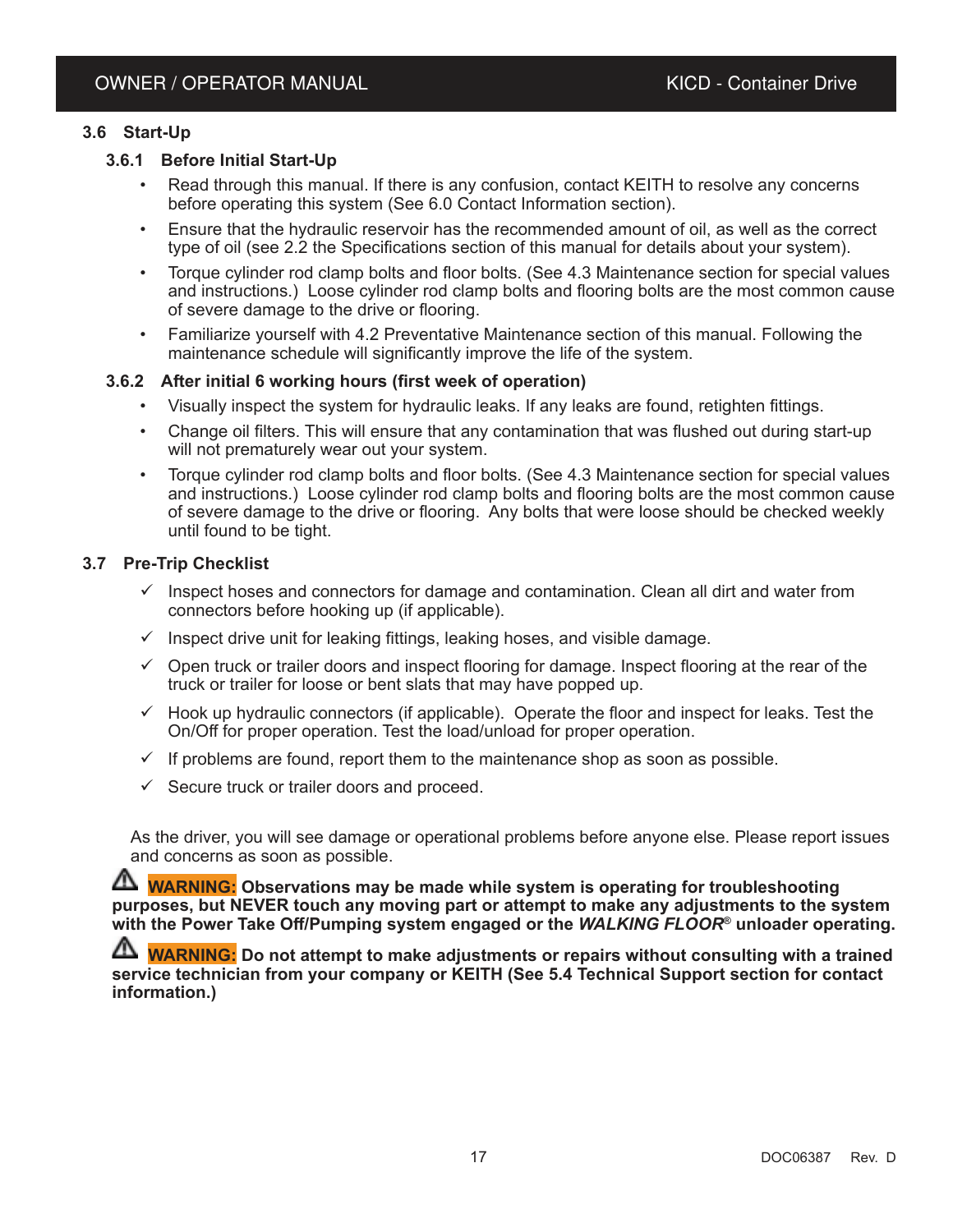# **3.8 Standard Operating Procedures**

## **3.8.1 Manual Controls**

**DANGER:** ALWAYS have doors fully open! NEVER, under any circumstances, engage the *WALKING FLOOR*<sup>®</sup> unloader with the doors of the truck/trailer closed. Catastrophic failure to the **truck/trailer, as well as serious injury or death may occur.**

**A DANGER:** Use caution when opening doors. Material can become compacted against doors **and they can open violently causing serious injury or death.**

**A DANGER:** NEVER allow anyone to stand or move through the area where the load is being **discharged or go under truck/trailer body or enter truck/trailer while the system is operating. Burial, loss of limb or life may occur.**

# **WARNING: While unloading, NEVER leave truck and trailer unattended.**

- 1. Set parking brake on the truck/trailer and follow the Pre-Trip Check List.
- 2. Inspect hydraulic hoses and quick connects for contamination or damage (if applicable), then connect the floor to the truck wet kit.
- 3. If the load is covered with a tarp, remove and secure the tarp prior to engaging the floor.
- 4. Manually open truck/trailer rear door(s) fully and secure door(s) with provided chains or loop rings.
- 5. Turn the control valve knob (See figure below) for the desired direction of material movement (Load/UnLoad).



- 6. Push ball valve handle in (See figure above) to the fully open (OFF) position. The floor will not operate! Ball Valve handle is located between the pressure and return lines. **NOTE:** The ball valve controls On/Off and is used as an emergency stop.
- 7. Engage PTO (Do NOT increase engine RPM's from idle). This allows hydraulic oil to start flowing through the pump and warming up before engaging the floor (ideally to 80 °F [27 °C]).
- 8. Fully open hydraulic cover and/or hydraulic rear truck/trailer door(s) (if equipped).
- 9. Pull out the ball valve handle to the fully closed (ON) position. **The floor will start to operate!**
- 10. Increase truck engine RPM's to predetermined setting to achieve desired flow rate from the wet kit.
- 11. When unloading, material will begin to pile up behind the truck/trailer. The load will stop moving when the pile of material gets too high. Reduce engine RPM's and move the truck/trailer forward (load will begin to move again). Repeat until the material is completely unloaded.
- 12. After loading/unloading is completed, reduce engine RPM's to idle and stop the floor with all slats in the forward position by pushing the ball valve handle in to the fully open position.
- 13. Fully retract CleenSweep® tarp (if equipped) to the front of the truck/trailer.
- 14. Close and secure the rear truck/trailer door(s).
- 15. Disengage PTO.

**EMERGENCY STOP:** In case of emergency the floor can be stopped in one of the following ways:

- Disengage the PTO / Pumping System.
- Push the ball valve handle fully open.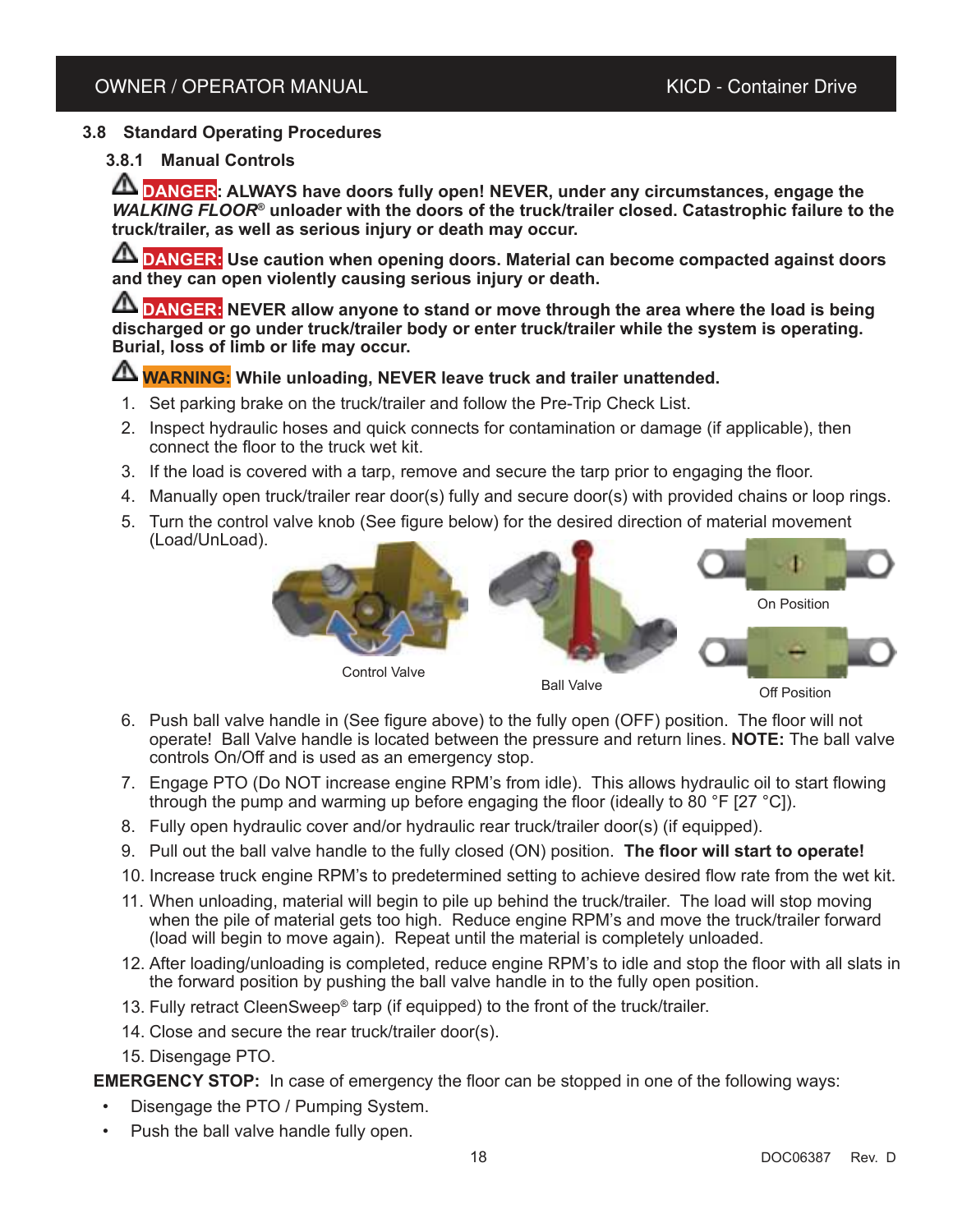# **4.0 Maintenance**

**DANGER: The extreme forces exerted by the floor, when in operation, can result in damage to equipment, as well as cause serious injury or death. Always follow lockout/tagout procedures. Switch off the Power Take Off (PTO) / Pumping System and manually push the ball (On/Off) valve to the fully open position during maintenance and/or service work.**

# **4.1 Life Extending Practices**

- Follow the Start-up procedures in the Operation section of this manual.
- Use only clean oil, free from contamination.
- Regularly inspect the system for loose bolts. Loose cylinder rod clamp bolts and flooring bolts are the most common cause of severe damage to the drive or flooring.
- Be aware of the pressures your system typically runs at (with and without loads). Increased pressure can indicate potential problems.

#### **4.2 Preventative Maintenance**

#### **4.2.1 Monthly Service (25 operating hours)**

- Check the system for hydraulic leaks.
- Check the operating temperature. No single component should be warmer than 60  $\degree$ C [140  $\degree$ F] while the system is running.
- Torque cylinder rod clamp bolts and floor bolts. (See 4.3 Maintenance section for special values and instructions.) Any bolts that were loose should be checked weekly until found to be tight.
- Pressure wash drive unit, sub-deck, and slats (recommended quarterly, minimum twice per year).

#### **4.2.2 6-Month Service (150 operating hours)**

- Change the oil filters.
- Cycle the system briefly in both directions and observe to ensure proper operation. Do NOT allow material to compact against the front of the trailer or against the rear doors.
- Inspect cross-drive support bearings, wearpads, tubes and shoes for wear. (See 4.4 Cross-Drive Wear Component Diagram section). Replace as needed.
- Inspect floor wear bearings and seals for excessive wear (especially above the tires). (See 4.5 Floorings Wear Component Diagrams section) Replace as needed.
- Inspect floor slats for wear. If discharge end of slats are worn down more than 75% of original material thickness, rotate all floor slats end for end, to increase life of the floor. If floor has already been rotated, contact KEITH for replacement slats.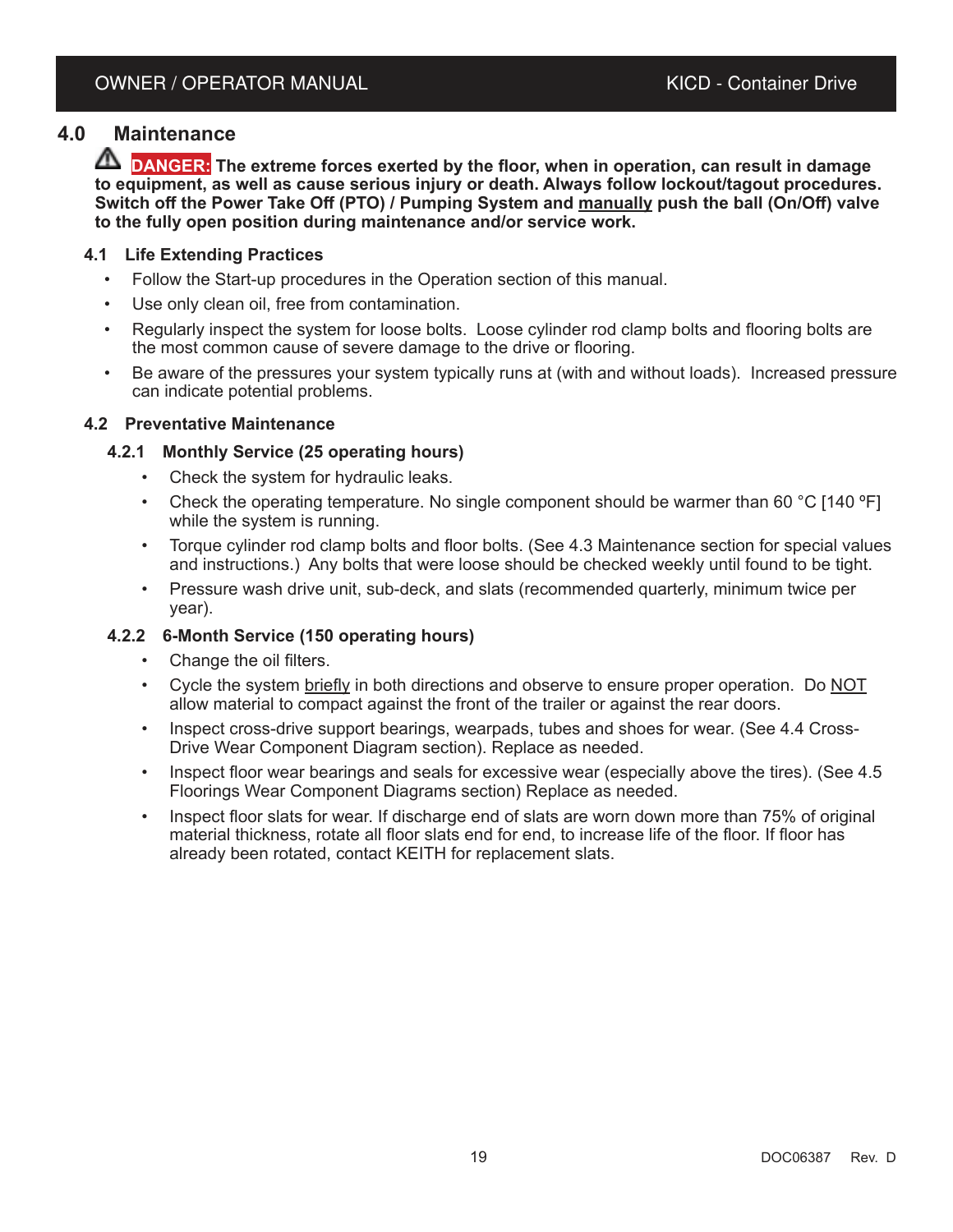### **4.3 Bolt Torque Requirements**

| <b>Description</b>                                  | <b>Size</b>                            | <b>Quantity</b> | <b>Torque Values</b>                       |
|-----------------------------------------------------|----------------------------------------|-----------------|--------------------------------------------|
| <b>Tube Clamp Bolts</b>                             | M6 CL8.8 HCS                           | <b>Varies</b>   | Snug                                       |
| * Cylinder Pack Bolts<br>(Requires blue Loctite     | M <sub>16</sub> CL <sub>10.9</sub> HCS | 22              | 150 ft.-lbs<br>[205 N·m]                   |
| <b>Switching Valve Bolts</b>                        | <b>M10 CL10.9 HCS</b>                  | 3               | 61 $N \cdot m$<br>$[45 ft.-lbs]$           |
| * Rod Clamp Bolts<br>(Requires blue Loctite)        | <b>M16 CL10.9 HCS</b>                  | 4 per Rod       | 150 ft.- $\mathsf{ls}$<br>[205 N·m]        |
| <b>Bearing Block Bolts</b>                          | <b>M10 CL10.9 HCS</b>                  | 8               | Snug <sup>**</sup><br>(Do Not Overtighten) |
| * Floor Bolts (Flat Head)<br>(Requires red Loctite) | M12 CL10.9 FHCS (90°)                  | Varies          | 113 $N \cdot m$<br>$[83 ft.-lbs]$          |

\* Bolts installed using thread lock should be checked using a setting that is 7 N·m [5 ft-lbs] less than the above specified value. If the bolt moves then you should remove it, clean it, apply new loctite to the threads and torque it to the full specified value.

\*\* Over tightening the barrel clamp bolts can deform the cylinder barrel shape causing the system to not function properly.

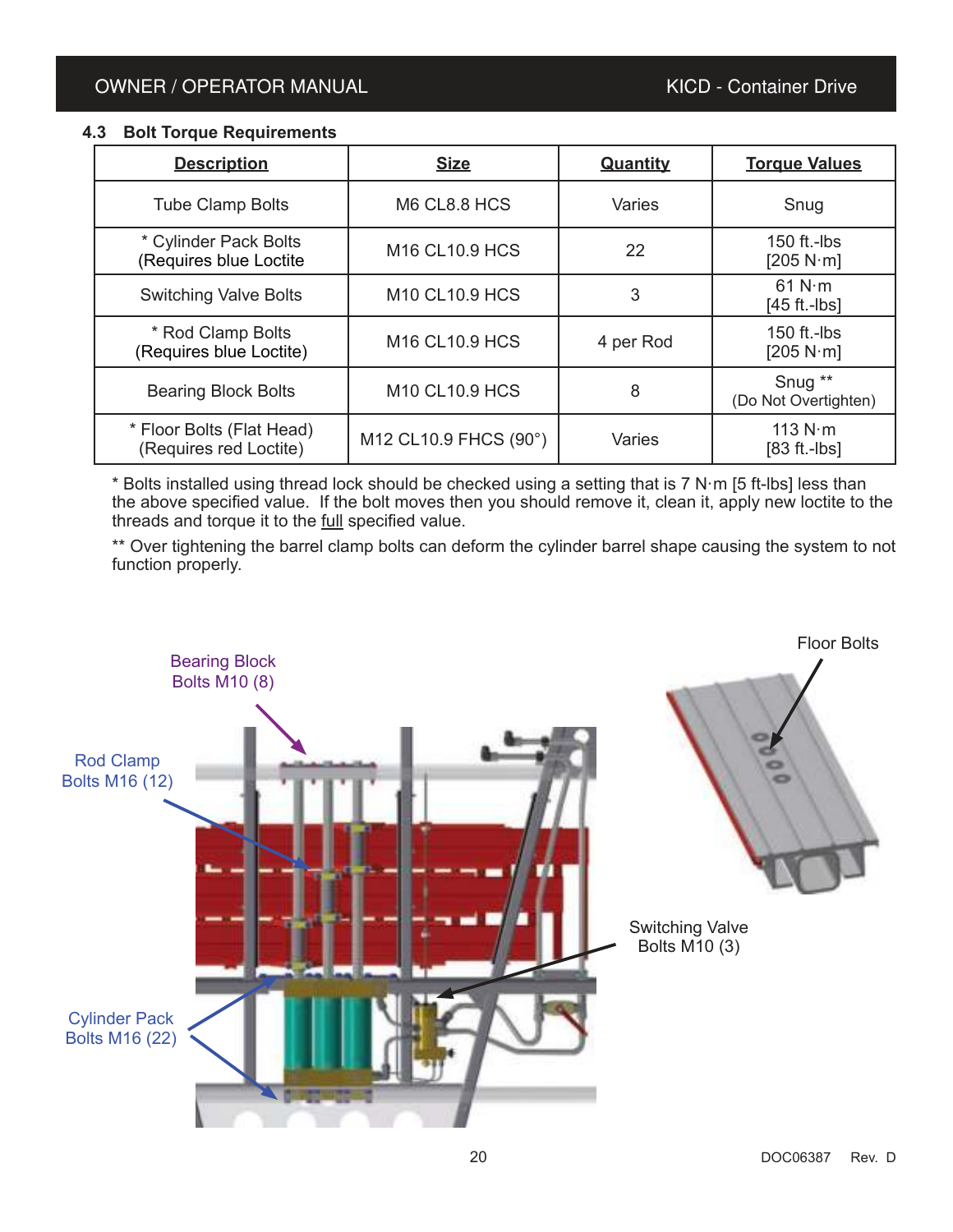# **4.4 Cross-Drive Wear Component Diagram**

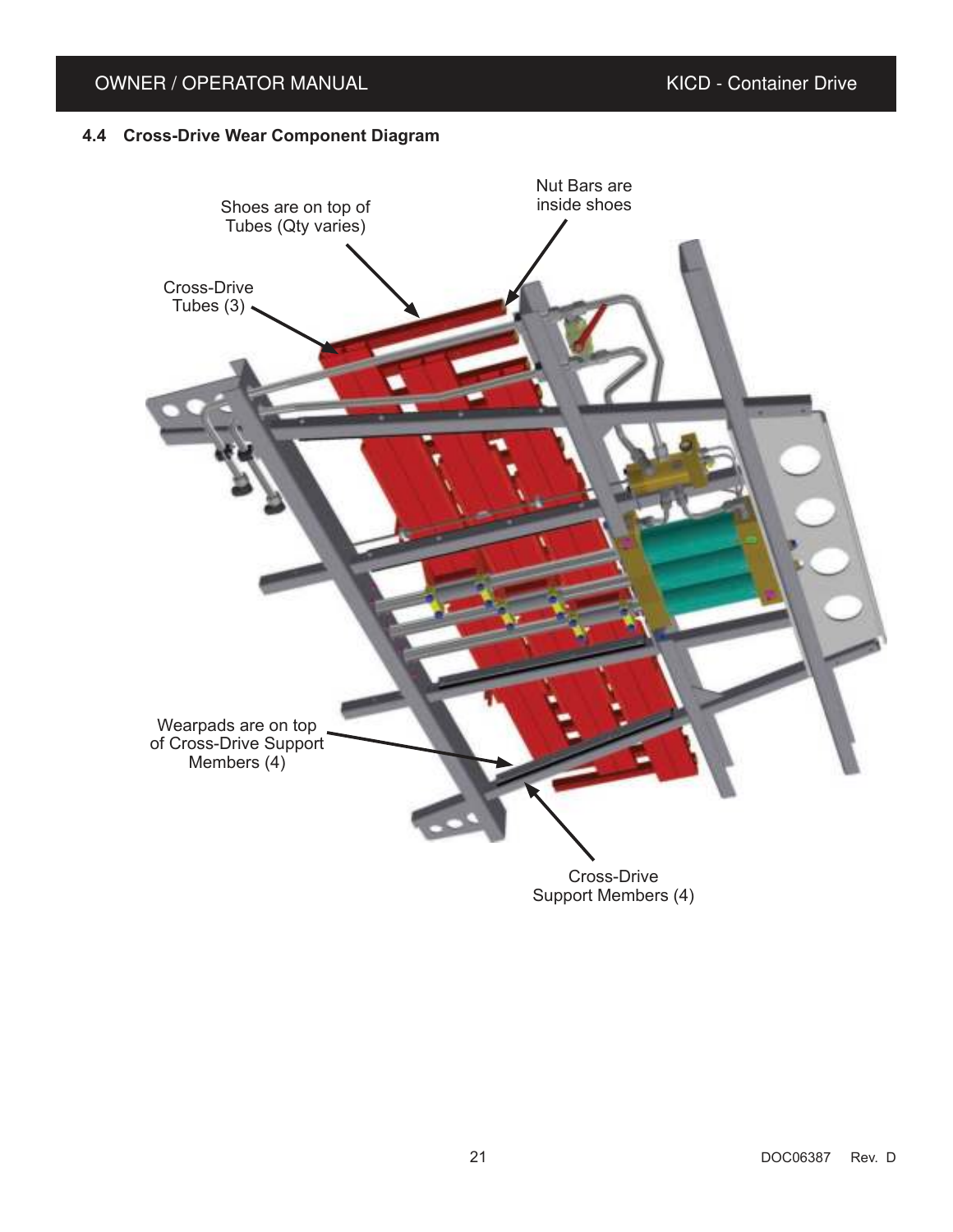#### **4.5 Flooring Wear Component Diagrams**



Style and quantity of wear bearings & seals varies by design. Wear bearings & seals are non-metallic and run the length of the floor. (They are designed to be replaced to extend the life of the floor.)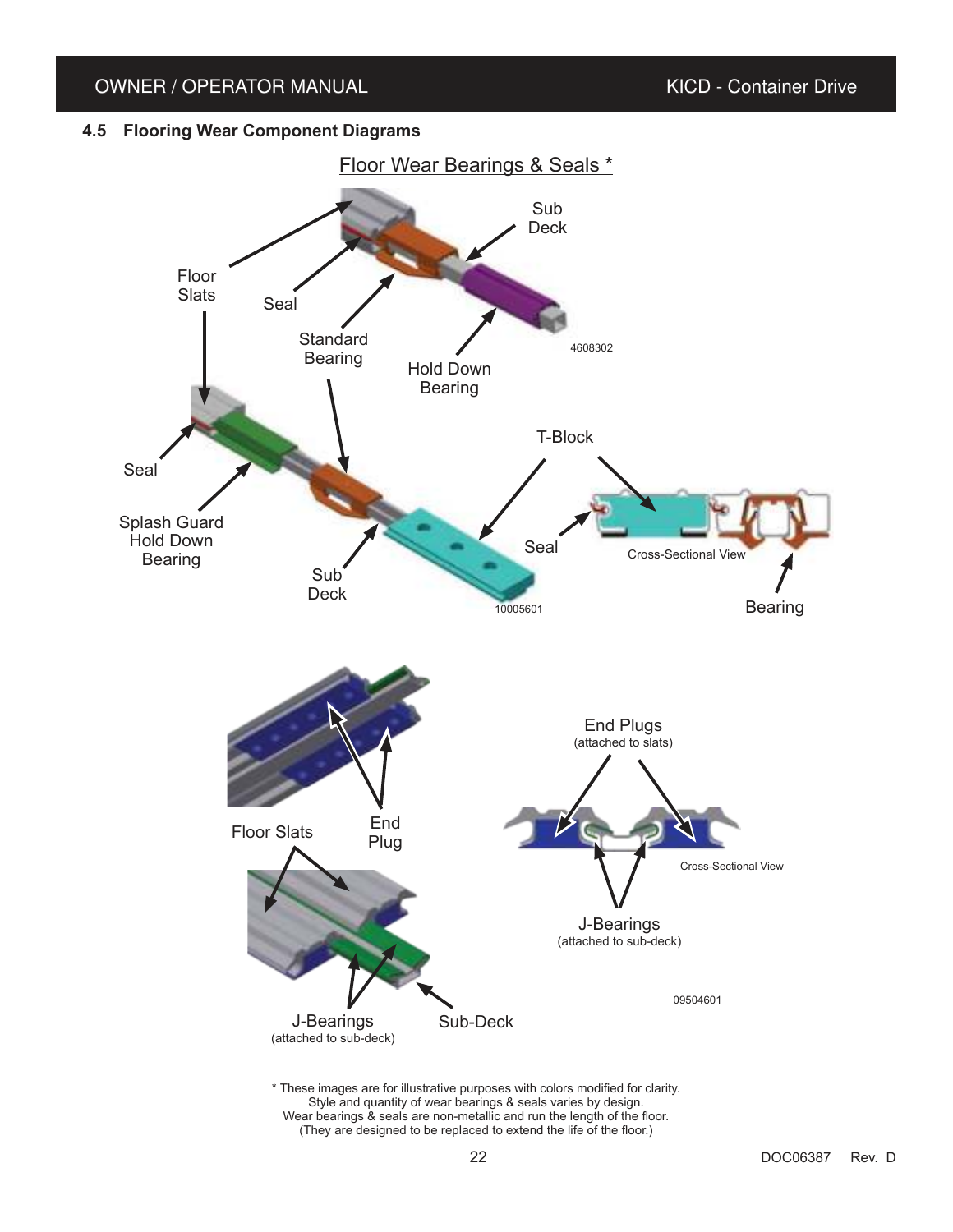# **5.0 Troubleshooting**

### **5.1 Check List**

Before contacting KEITH for technical assistance, please verify the following:

- $\checkmark$  Wet Kit: Does your entire wet kit system meet the requirements in 2.2 Specifications section in this manual? (Additional Wet Kit information is available on our website.)
- $\checkmark$  Plumbing: Is your entire system plumbed per the 2.3 Floor to Wet Kit Connection Diagram in Specifications section in this manual?
- $\checkmark$  Connections: Inspect the quick connects on the hydraulic lines for damage or contamination. Are the pressure line and return line quick disconnects the correct size and style and are they securely attached between the wet kit and floor and are they connected Pressure to Pressure, Return to Return?
- $\checkmark$  Pump: Does it meet minimum requirements in 2.2 Specifications Section?
- $\checkmark$  Relief Valve: Is it set per the requirements in 2.2 Specifications Section?
- $\checkmark$  Oil: Is the oil reservoir full?
- $\checkmark$  Power Take Off: Is the PTO engaged?
- $\checkmark$  Ball Valve: Is the ball valve, that engages the drive unit (On/Off), pulled fully closed?
- $\checkmark$  Manual Control Valve: Is the control valve fully engaged in the appropriate position (Load/ Unload)?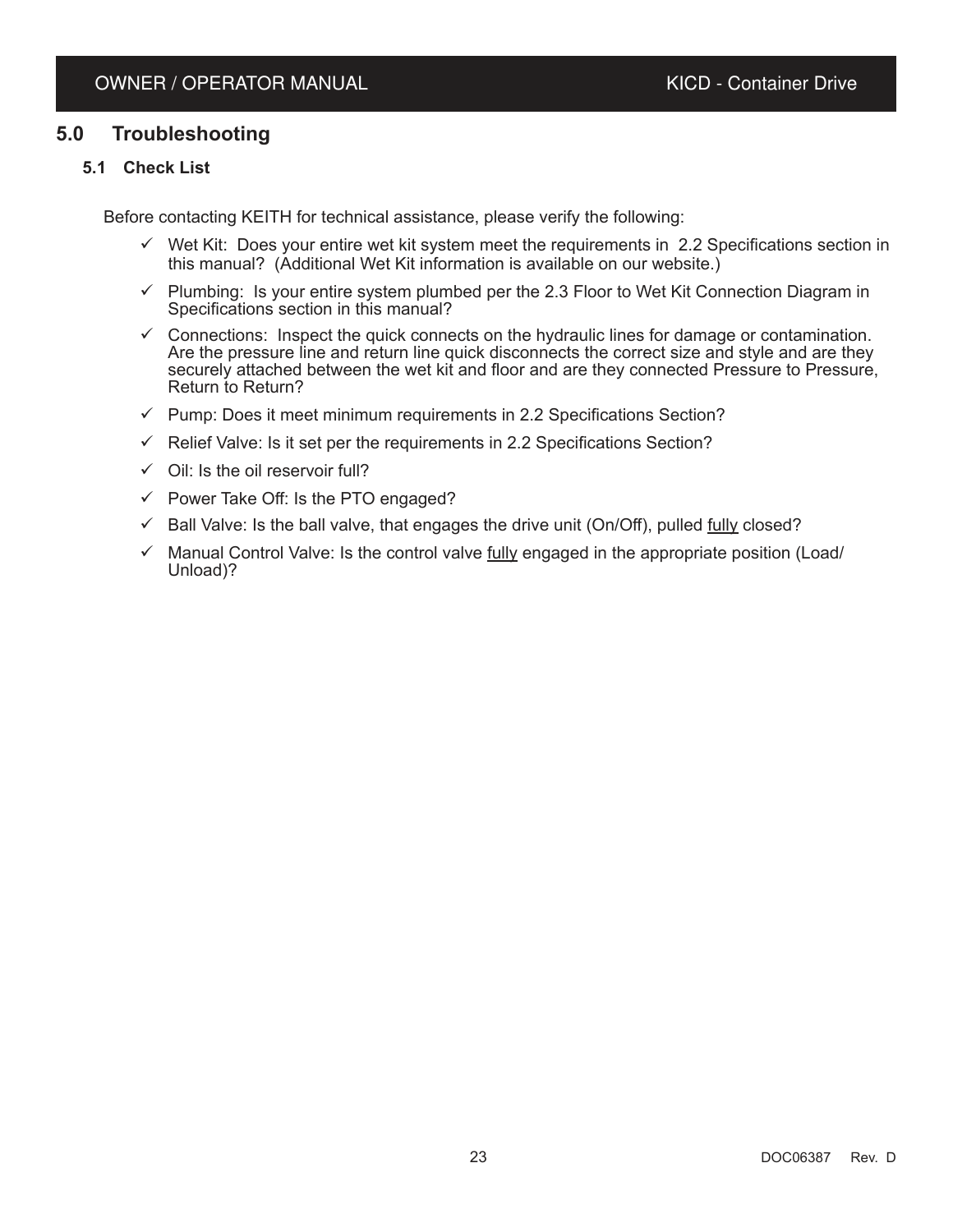# **5.2 Problem / Solution - Troubleshooting**

| Problem:                 | The cycle begins, then the floor stops.                                                                                                                                                                                                                                                                                    |
|--------------------------|----------------------------------------------------------------------------------------------------------------------------------------------------------------------------------------------------------------------------------------------------------------------------------------------------------------------------|
| <b>Specific Problem:</b> | The first cross-drive (#1) moves forward to the front of the vehicle, second<br>cross-drive (#2) moves forward, the third cross-drive (#3) moves forward, then<br>the system stops.                                                                                                                                        |
| Possible Cause:          | The switching valve is not switching correctly.                                                                                                                                                                                                                                                                            |
| Solution:                | The threaded rod nuts on the discharge end of the threaded actuator rod are<br>not adjusted correctly. Break the two nuts apart and adjust toward the rear of<br>the vehicle. Relock the nuts together.                                                                                                                    |
| <b>Specific Problem:</b> | All cylinders move toward the rear of the vehicle, then the system stops.                                                                                                                                                                                                                                                  |
| Possible Cause #1:       | The switching valve is not switching correctly.                                                                                                                                                                                                                                                                            |
| Solution:                | The threaded rod nuts on the forward end of the threaded actuator rod are not<br>adjusted correctly. Break the two nuts apart and adjust toward the front of the<br>vehicle. Relock the nuts together.                                                                                                                     |
| Possible Cause #2:       | Insufficient pressure.                                                                                                                                                                                                                                                                                                     |
| Solution:                | Check the pressure and adjust the pressure relief valve, if necessary. If the<br>floor stops in the full rear position and the switching valve has switched, the oil<br>pressure may not be high enough. Less pressure is required to move the load<br>than to pull the slats individually (1/3 at a time) under the load. |
| <b>Specific Problem:</b> | The floor functions perfectly without a load or with a light load, but not with a<br>heavy load.                                                                                                                                                                                                                           |
| Possible Cause #1:       | Insufficient pressure.                                                                                                                                                                                                                                                                                                     |
| Solution:                | Check the pressure and adjust the pressure relief valve, if necessary.                                                                                                                                                                                                                                                     |
| Possible Cause #2:       | The switching valve is not switching correctly.                                                                                                                                                                                                                                                                            |
| Solution:                | Check the adjustment of the nuts on the threaded actuator rod as detailed<br>above.                                                                                                                                                                                                                                        |
| Problem:                 | Drive cycles incorrectly when unloading.                                                                                                                                                                                                                                                                                   |
| Specific Problem:        | Cylinders #1 and #2 extend together toward the front of the vehicle.                                                                                                                                                                                                                                                       |
| Possible Cause:          | The check valve at the front end of cylinder #1 has malfunctioned.                                                                                                                                                                                                                                                         |
| Solution:                | Replace the check valve.                                                                                                                                                                                                                                                                                                   |
| Specific Problem:        | Cylinders #2 and #3 extend together toward the front of the vehicle.                                                                                                                                                                                                                                                       |
| Possible Cause:          | The check valve at the front end of cylinder #2 has malfunctioned.                                                                                                                                                                                                                                                         |
| Solution:                | Replace the check valve.                                                                                                                                                                                                                                                                                                   |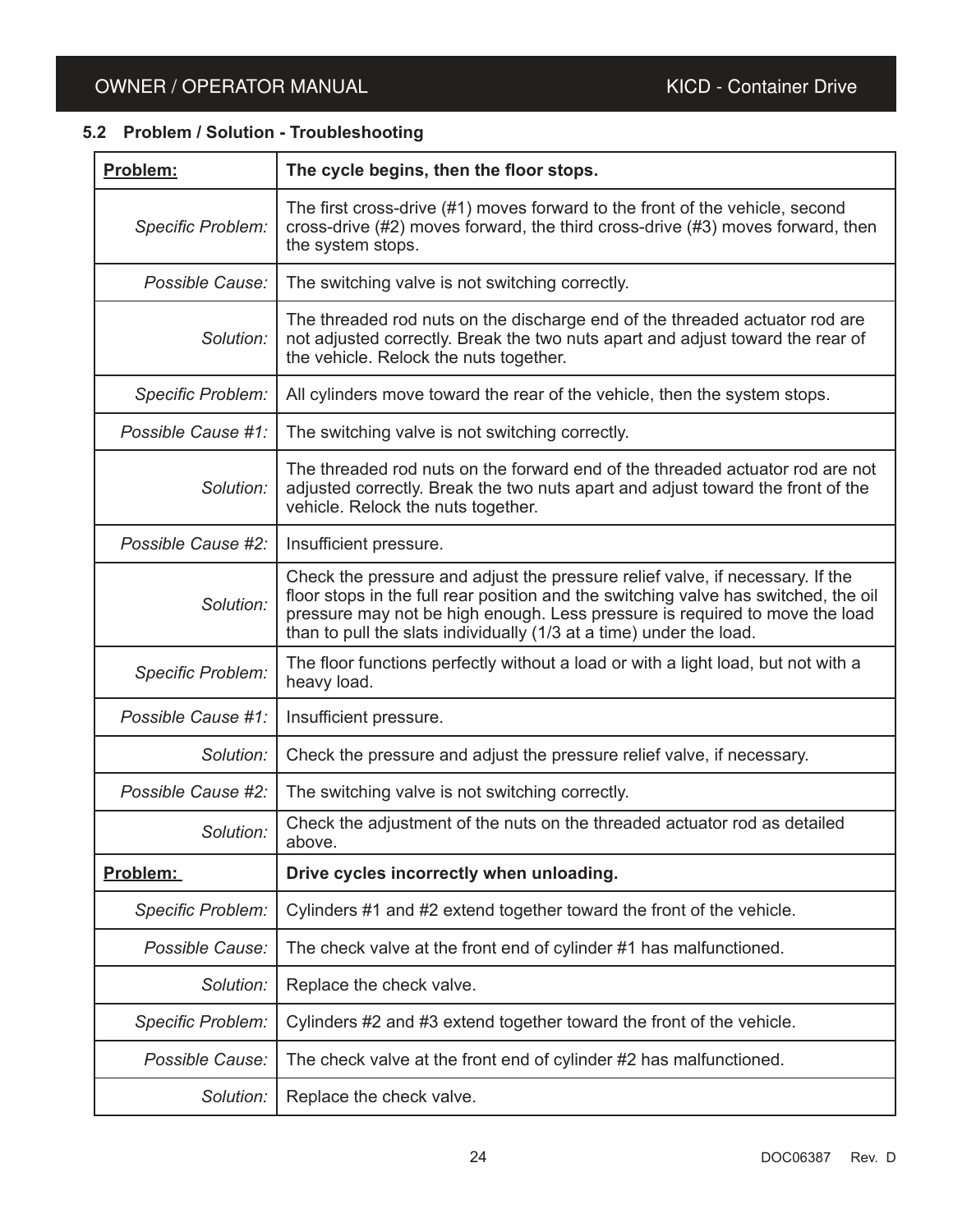| <b>Specific Problem:</b> | All cylinders extend together toward the front of the vehicle.               |
|--------------------------|------------------------------------------------------------------------------|
| Possible Cause #1:       | The load/unload cartridge valve has malfunctioned.                           |
| Solution:                | Replace the load/unload cartridge valve.                                     |
| Possible Cause #2:       | The check valves at the front end of cylinders #1 and #2 have malfunctioned. |
| Solution:                | Replace the check valves.                                                    |
| Problem:                 | Drive cycles incorrectly when loading.                                       |
| <b>Specific Problem:</b> | Cylinders #2 and #3 extend together toward the rear of the vehicle.          |
| Possible Cause:          | The check valve at the rear end of cylinder #3 has malfunctioned.            |
| Solution:                | Replace the check valve.                                                     |
| <b>Specific Problem:</b> | Cylinders #1 and #2 extend together toward the rear of the vehicle.          |
| Possible Cause:          | The check valve at the rear end of cylinder #2 has malfunctioned.            |
| Solution:                | Replace the check valve.                                                     |
| Specific Problem:        | All cylinders extend together toward the rear of the vehicle.                |
| Possible Cause #1:       | The load/unload cartridge valve has malfunctioned.                           |
| Solution:                | Replace the load/unload cartridge valve.                                     |
| Possible Cause #2:       | The check valves at the rear end of cylinders #2 and #3 have malfunctioned.  |
| Solution:                | Replace the check valves.                                                    |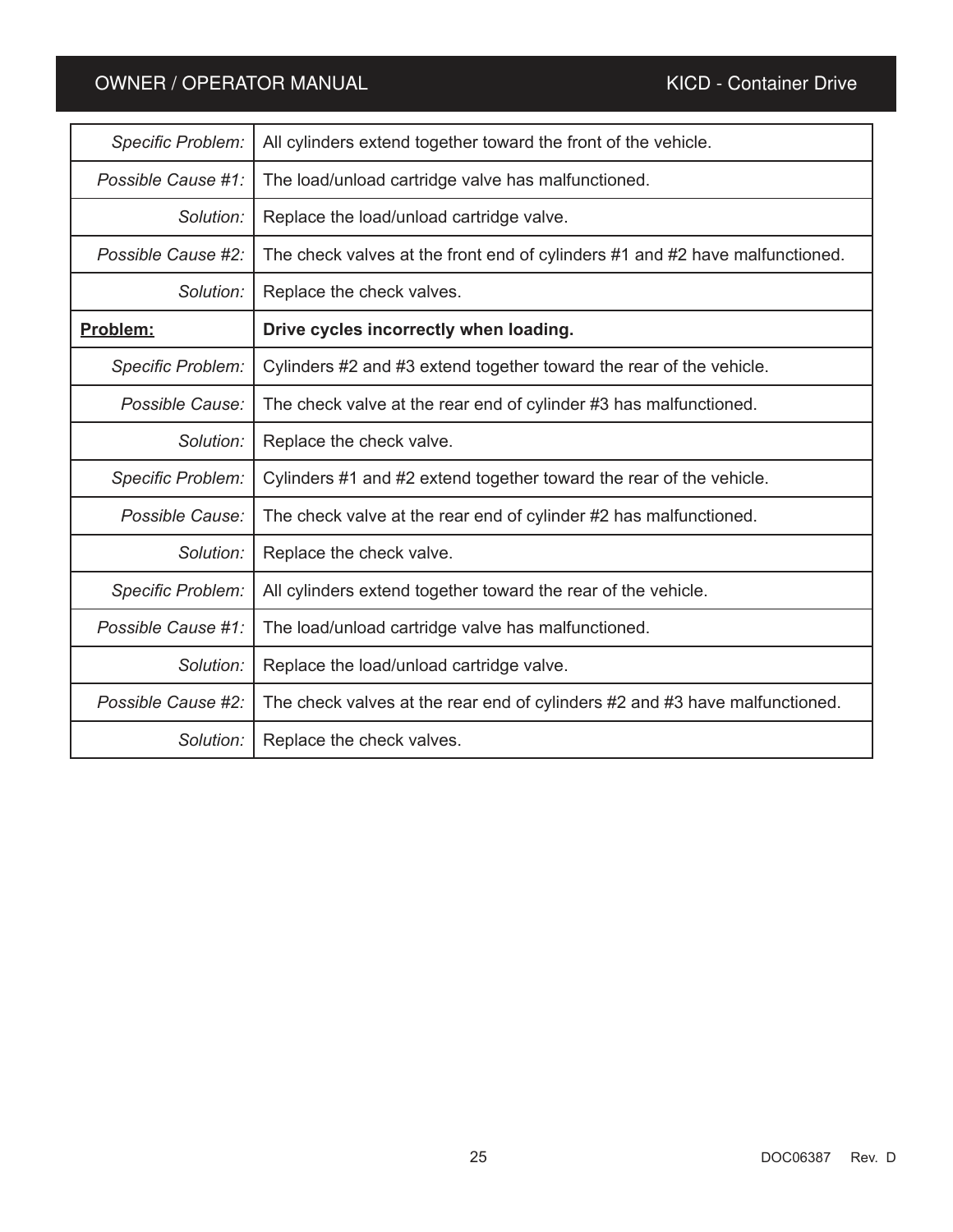# **5.3 Adjustments & Replacements**

# **5.3.1 Switching Valve Adjustment**

Available Videos:

KEITH Website: https://www.keithwalkingfloor.com/support/troubleshooting/

Required Tools:

(2) 17 mm open-end wrenches.

**NOTE:** Many switching valves are unnecessarily replaced when they are only in need of adjustment.

Always adjust the switching valve as described below.

- 1. Use the ball valve handle to stop the drive unit. Push the ball valve handle toward the center of the trailer, which will allow the hydraulic oil to bypass the drive unit.
- 2. Loosen the (2) sets of 10 mm jam nuts located on the threaded rod attached to the switching valve. On the threaded rod, next to each set of jam nuts, there are two flat washers and a grommet. After loosening the nuts, adjust them toward the center of the cross-drive. Doing this will throw the switching valve out of adjustment.
- 3. Start the truck engine and engage the PTO Let the clutch out slowly. Pull the ball valve handle to start the drive unit. The drive unit will move to the load or unload direction. The system will lock up and be under high pressure when the cylinders reach the end of the stroke. Immediately push the ball valve handle to stop the drive unit. This will allow the hydraulic oil to bypass the system. At this point, the cylinders will be at maximum stroke.
- 4. Disengage PTO
- 5. Push the threaded rod in the direction that the cylinders are bottomed. Slide the washers and rubber grommet out toward the actuator tab on the cross drive. Turn the 10 mm jam nuts out until they are tight against the washers. Then turn the first nut three extra turns. Bring the second nut up to the first nut and tighten the two together, setting the jam nuts.
- 6. Engage PTO
- 7. Pull the ball valve handle to start the drive unit, causing the hydraulic cylinders to travel to the opposite direction. Let the cylinders travel until they lock up. Then immediately push the ball valve handle to stop the drive unit.
- 8. Disengage PTO
- 9. Push the threaded rod in the direction that the cylinders are bottomed. Slide the washers and rubber grommet out toward the actuator tab on the other cross drive. Turn the 10 mm jam nuts out until they are tight against the washers. Then turn the first nut three extra turns. Bring the second nut up to the first nut and tighten the two together, setting the jam nuts.
- 10. The switching valve adjustment is completed.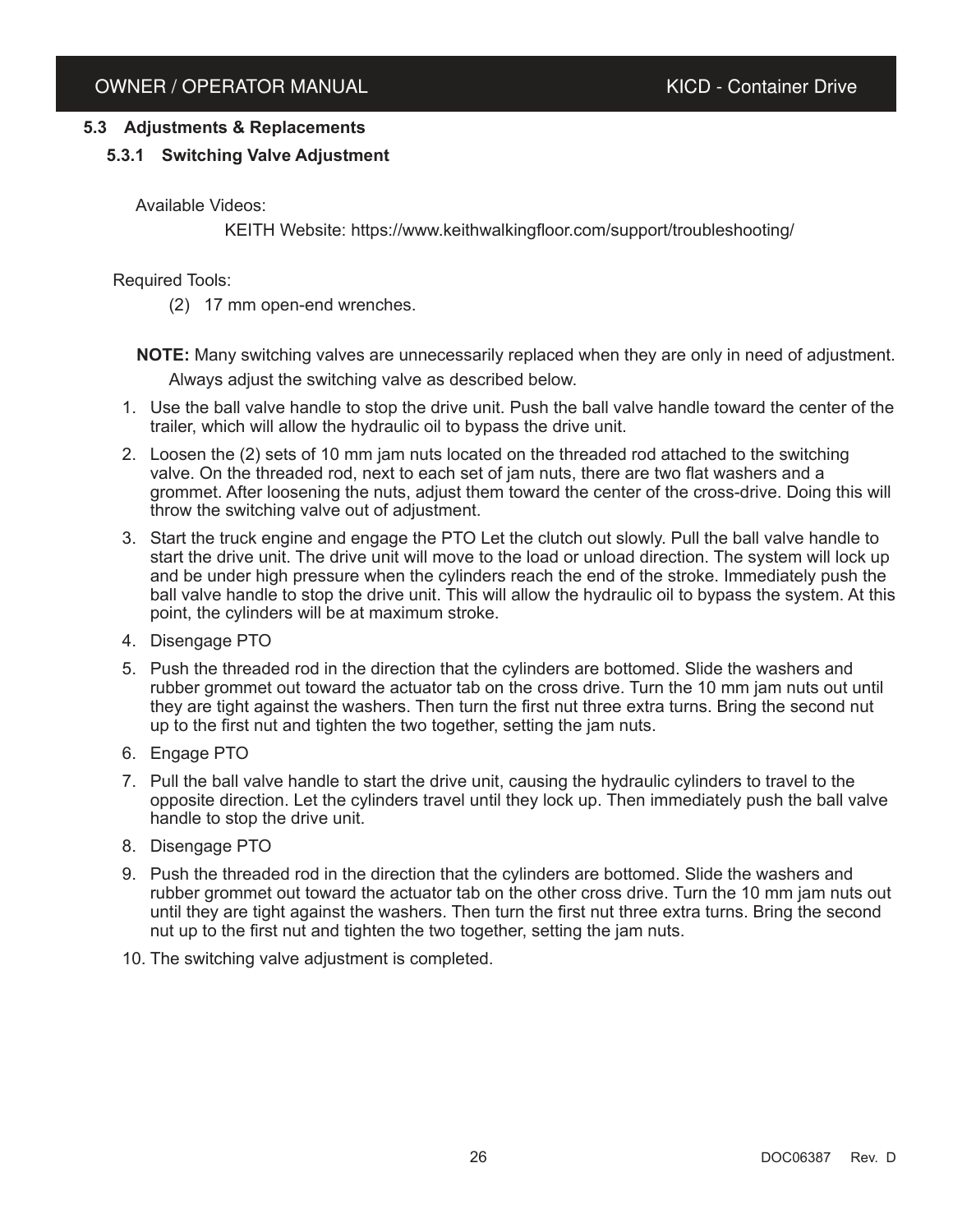# Switching Valve Adjustment Diagram

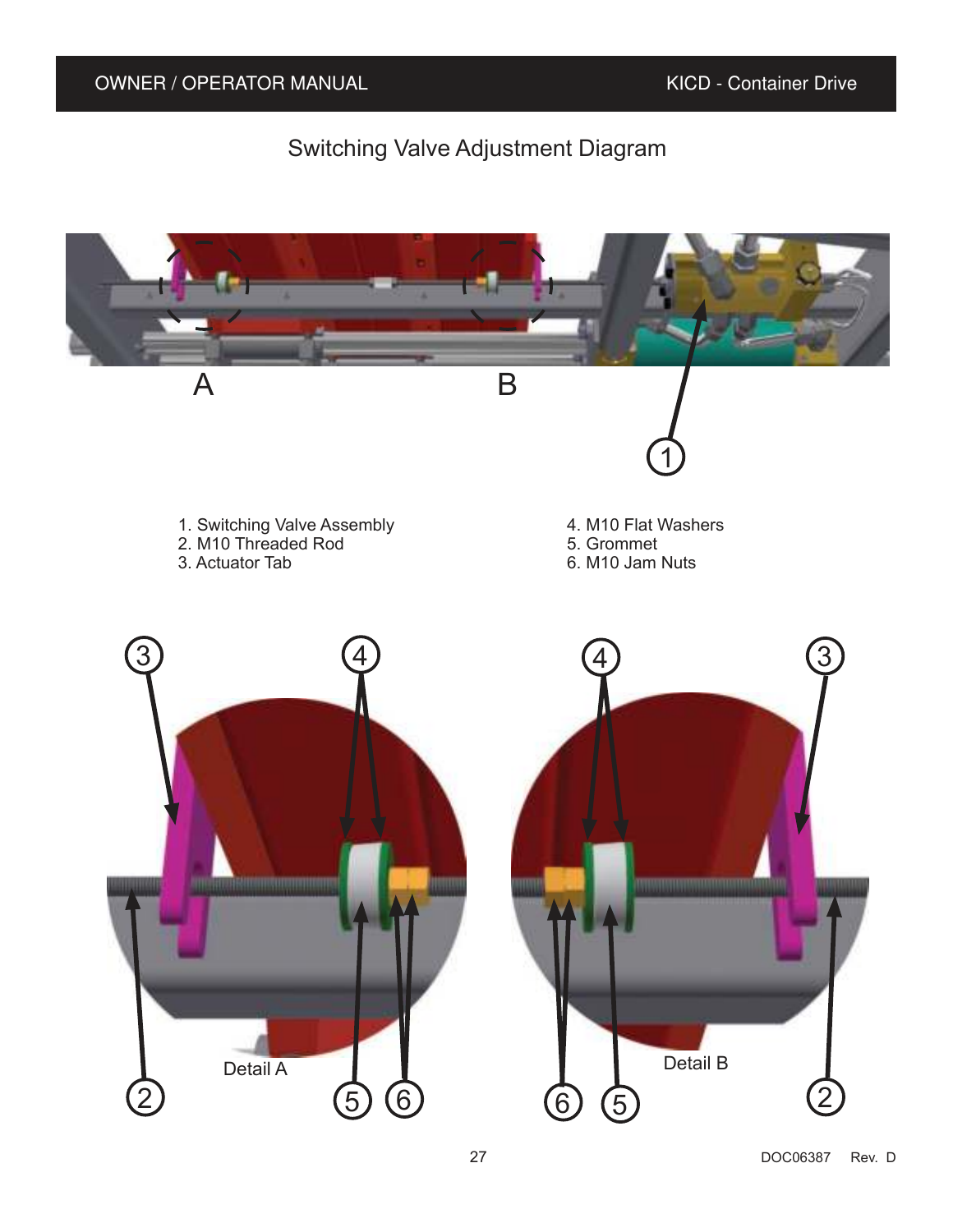# **5.3.2 Check Valve Replacement**



# Required Tools:

- (1) 32 mm [1-1/4"] x 12.5 mm [1/2"] Drive socket
- (1) 12.5 mm [1/2"] Drive ratchet
- (1) Small Magnet
- (1) Flashlight
- (1) Bucket and shop towels

# Check Valve Disassembly:

- 1. Run the cylinder away from the check valve to free it.
- 2. Place the bucket under the check valve to be removed.
- 3. Clean the area with a shop towel.
- 4. Remove the check valve with a drive socket and ratchet.
- 5. Use a magnet to remove the spring and valve.
- 6. Inspect the valve seats for damage. Use the flashlight as necessary.
- 5.3.2.1. Check Valve Assembly:
	- 1. Ensure all of the surfaces are clean.
	- 2. Insert the check valve and place the spring in the valve stem.
	- 3. Place new o-ring on the end cap.
	- 4. Place the end cap over the spring and carefully thread it into the manifold body.
	- 5. Be careful not to cross thread, which will cause the manifold to permanently leak, and tighten the cap. **DO NOT OVER TIGHTEN**!
	- 6. Run the floor and check for leaks.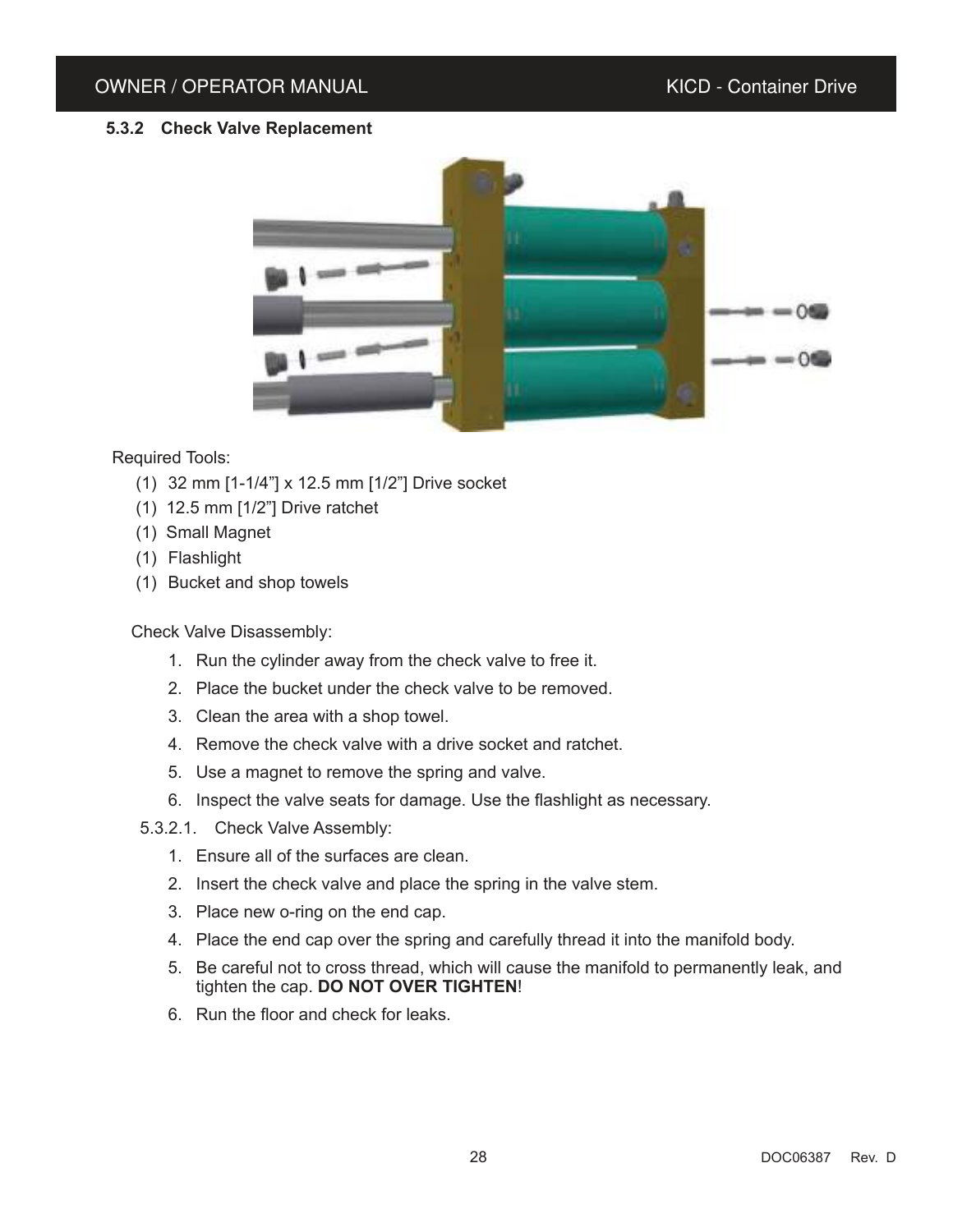#### **5.3.3 Control Valve & Restrictor Valve Replacement**



5.3.3.1. Control Valve & Restrictor Valve Disassembly:

- 1. Place the bucket under the valve to be removed.
- 2. Clean the area with a shop towel.
- 3. Remove the valve with a drive socket and ratchet.
- 4. Use a magnet to remove spring if needed.
- 5. Inspect the valve seats for damage. Use the flashlight as necessary.
- 5.3.3.2. Installation:
	- 1. Ensure all of the surfaces are clean.
	- 2. Control Valve:
	- 3. Install new o-ring and back-up on the poppet and carefully insert into manifold body.
	- 4. Place new o-ring on the end cap and carefully thread end cap into the manifold body.
	- 5. Restrictor Valve:
	- 6. Install new o-ring and back-up on the plunger and carefully insert into manifold body.
	- 7. Place new o-ring on the end cap and carefully thread end cap into the manifold body.
	- 8. Insert the restrictor valve and place the spring in the valve stem.
	- 9. Place new o-ring on the end cap. Place end cap over the spring and carefully thread end cap into the manifold body.
	- 10. Be careful not to cross thread end caps, which will cause the manifold to permanently leak, and tighten the cap. **DO NOT OVER TIGHTEN**!
	- 11. Run the floor and check for leaks.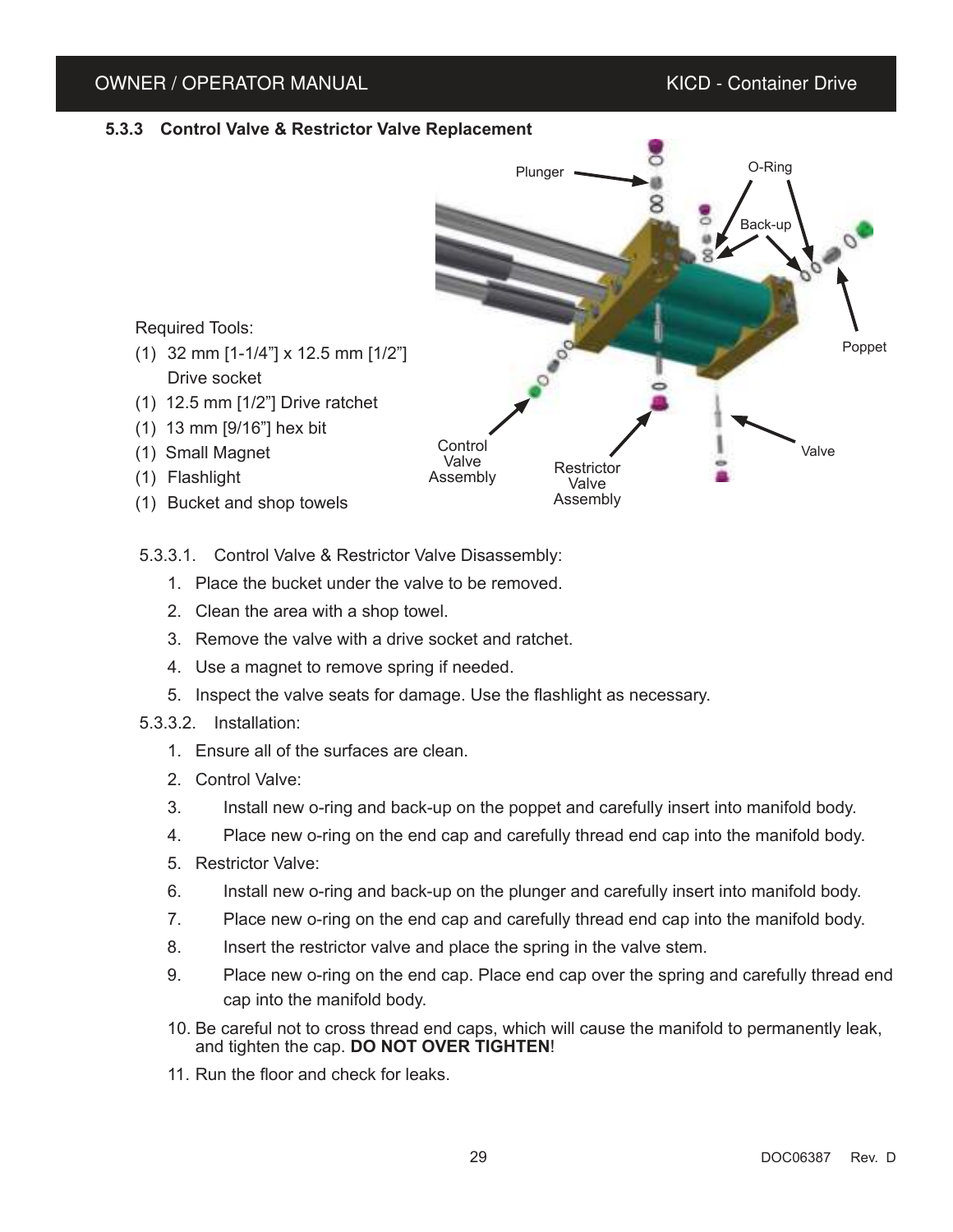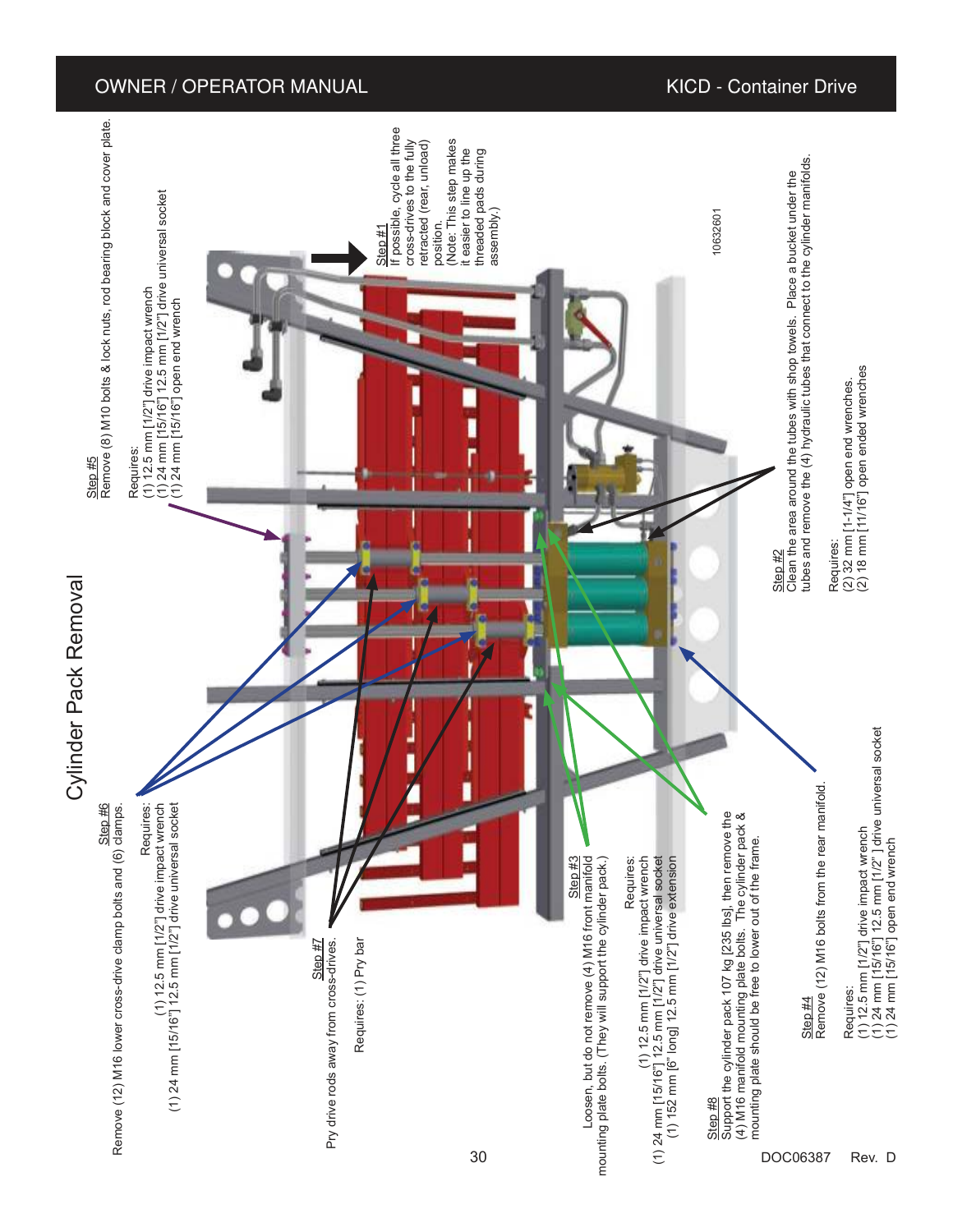# Cylinder Pack Installation

#### Step #1

If all three cross-drives were fully retracted to the rear, unload end of the trailer before removing the old cylinder pack, then the threaded rod pads should be in the correct positions for installation. Skip to step #2.

If the cross-drives were not fully retracted before removing the old cylinder pack, then the (4) check valves, poppets and springs will need to be removed from the new cylinder pack prior to installation (see previous section regarding Check Valve Replacement). This will relieve hydraulic pressure and allow the rods to be moved into the correct positions to properly engage the upper cross-drive threaded clamps.

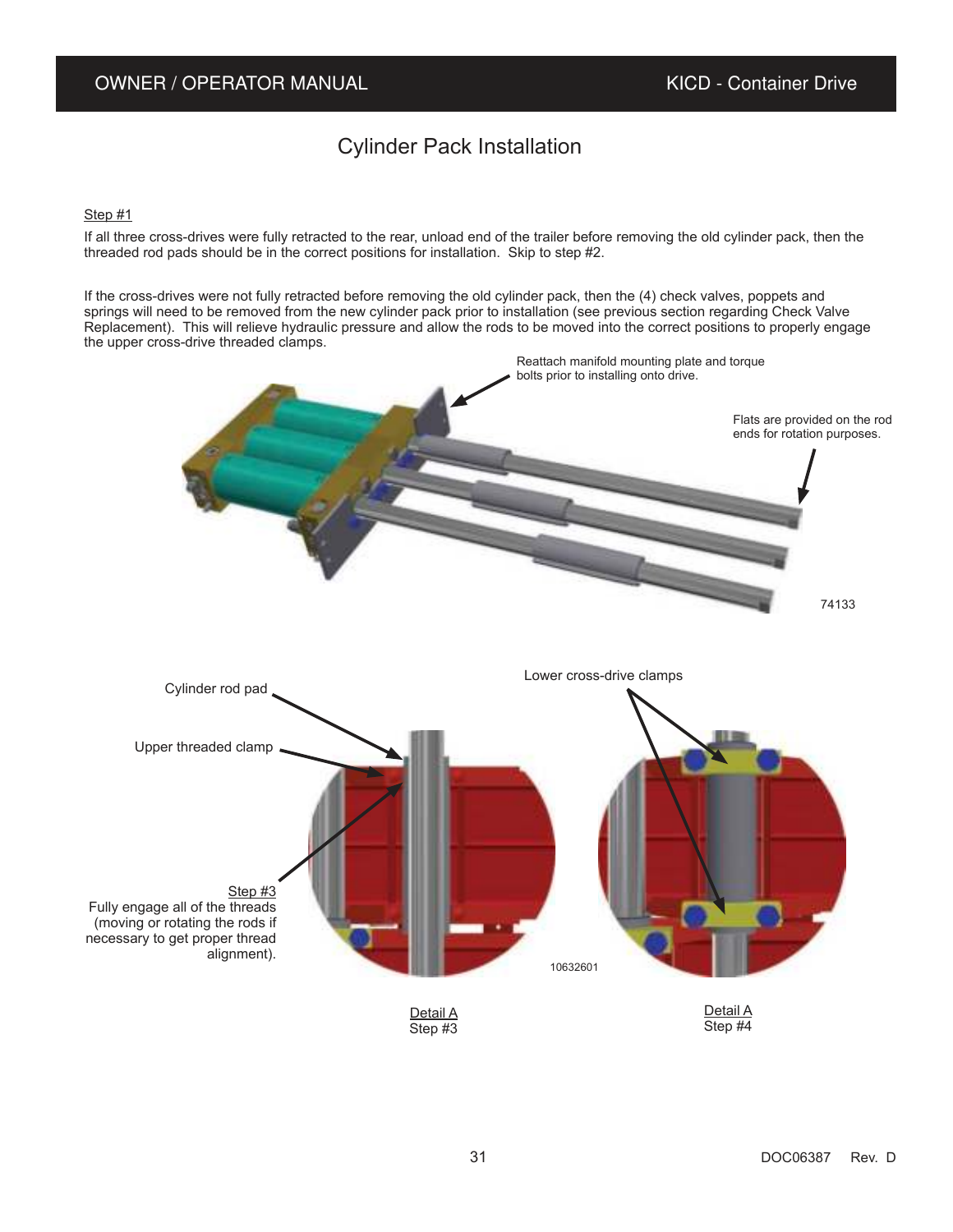